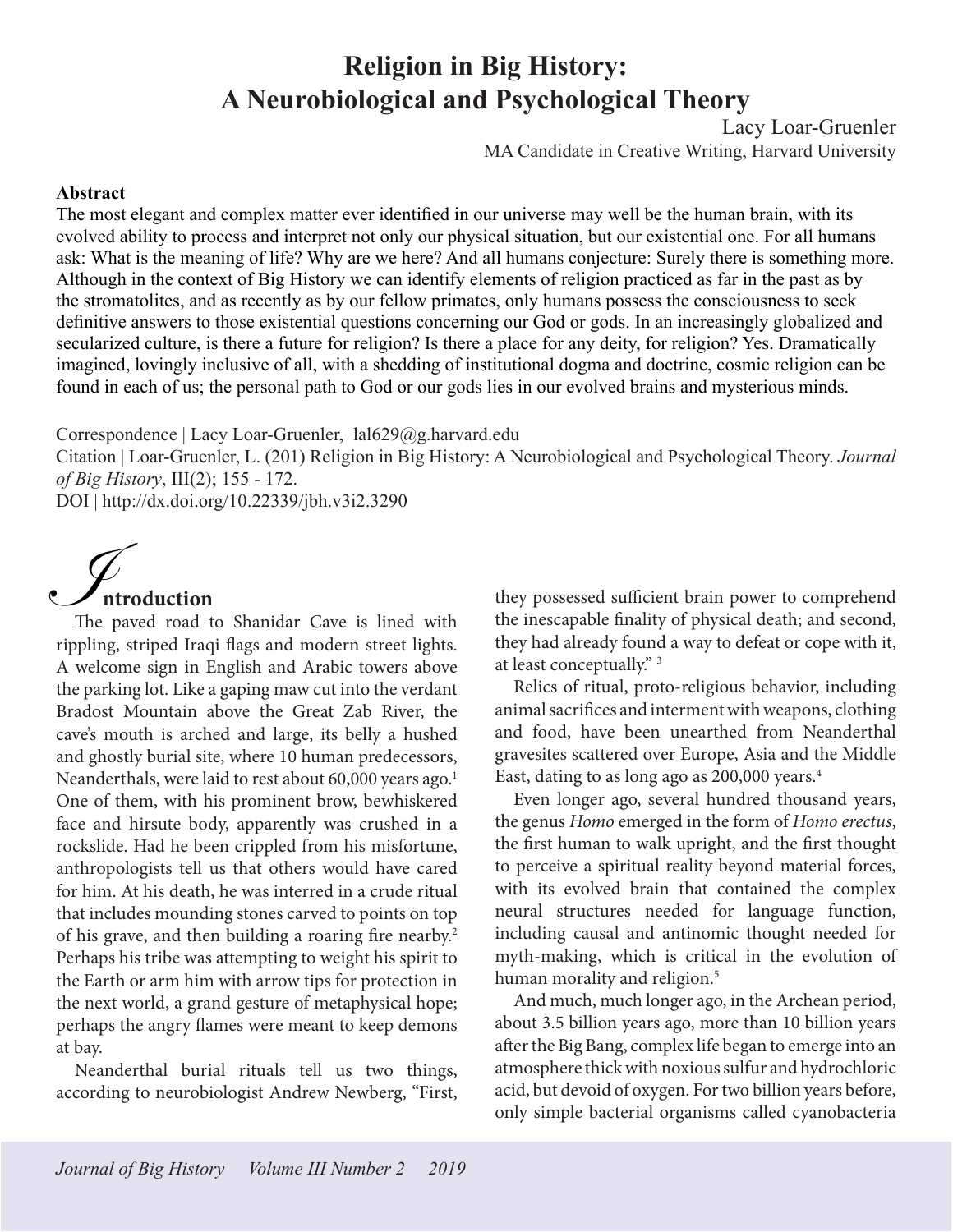<span id="page-1-0"></span>made their home on Earth, existing on hydrogen in water molecules, and excreting oxygen, the Goldilocks condition needed to welcome photosynthesizing stromatolites, a living rock that may be thought of as the emergence of moral behavior, a precursor to religion. Anthropologist Ruth Benedict points out the common thread of religious practice in all cultures: "religion is a technique for success," because it addresses values and answers questions that are critical for our existence.<sup>[6](#page-15-0)</sup> Fundamentally, moral behavior is inextricably based on rules of peaceful cooperation. From a Big History vantage point, these moral rules can be traced to the early stromatolites, clinging together on little rocks in shallow seas to improve their survival chances.<sup>[7](#page-15-0)</sup>

And it is survival that motivates all organisms to negotiate their environments using their internal, organic bundles of neurons to sort, process, and make sense of the bombardment of sensory data that, if correctly interpreted, means life for a little longer. Brains, and the neural systems on which they rely, have through thousands of years of genetic fine tuning become increasingly complex, allowing organisms to understand and react to their environments in more efficient ways. "The billowing complexity that characterized the evolution of neurological systems reaches its fullest point so far in the elegant engineering of the human brain," says Newberg.<sup>8</sup>

The hominid(ae) family lines leading to modern humans experienced an incredible expansion of brain size, from 600 gm in *Homo habilis*, who is presumed to have walked erect and made primitive tools, although without any opposable thumbs, to 1500 gm in *Homo sapiens Neanderthalensis*. "In hominid species, therefore, it looks as though there was a very special kind of selection pressure towards larger brains, but it should be emphasized that this selection pressure began to operate at the early stages of hominid evolution, long before the emergence of *Homo sapiens*," says psychologist Stephen Walker.[9](#page-15-0) Thus, the evolution of hominids' brain size culminates in the complex brains of modern humans, allowing us to interpret reality, including contemplation of forces beyond our perceived world, and change our behavior to adapt instead of waiting for genetic variation.<sup>10</sup> As William Grassie puts it, "It is worth stopping a moment to reflect that the most complicated object in the known universe is sitting right here between our ears.["11](#page-15-0) Specifically, as species evolved, neural strings in the brain evolved too, becoming longer, looping bundles that formed neural networks, which grouped into highly specialized areas to allow even more sophisticated sensory perception, processing, and adaptation after connecting circuits developed. The cerebral, or neo cortex, the most recent addition to the heft of the hominid brain, allows humans to employ higher cognitive functions in the creation of language and culture, including religion.<sup>12</sup> And religious emotion in humans, once an elusive concept rooted in survival through cooperation, fear, superstition, the desire to connect with dead ancestors, and guilt, has evolved too. Today, it can be scientifically measured through brain science.

A subset of the brain, because it is wholly dependent on it, is the mind, which is much like an iceberg with consciousness visible and unconscious drives hidden beneath the surface. The heightened complexity of the brain eventually led to its ability to perceive itself, a phenomenon neurology can not explain since a nonmaterial essence is found arising from the biological functions of the material brain. "Our hypothesis specifically holds that 'mind' and 'brain' are two views of the same reality – mind is how the brain experiences its own functioning, and brain provides the structure of mind."[13](#page-15-0) The mind, then, is a system of computation that developed as Charles Darwin predicted, by natural selection, originally to process sensory perception and regulate body functions, but also to solve the problems our hunter-gatherer ancestors faced from the perils of nature[.14](#page-15-0) In reverse-engineering our mind, figuring out what it was meant to do, we find answers to our biggest questions in psychology, as well as in biology, studying how the brain works.

Thus, the human cranium is a jewel case, protecting evolution's priceless gem of many facets, allowing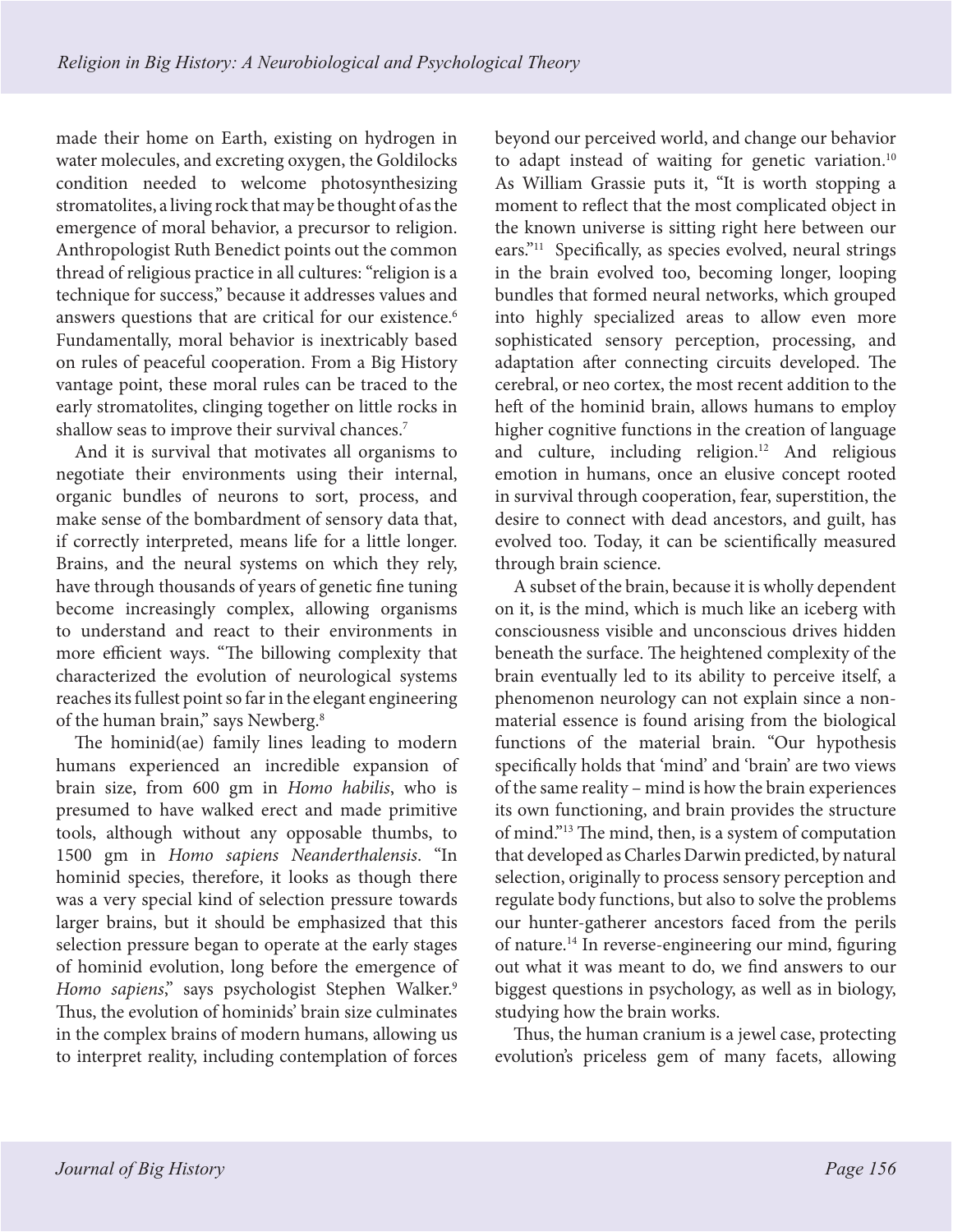<span id="page-2-0"></span>us to perceive reality and to enter altered states of consciousness to understand it. For surely there is something 'more' than Sartrean Existentialism. We as humans have the capacity to seek spiritual reality that lies beyond rote processing of sensory input. Our communal wish is to understand why we are here, to know how we can overcome our fear of a baffling world and of death, and to explain what makes each of us part of the whole of the universe. In other words, in a spiritual realm, we seek our god or gods for answers to how we can make order out of chaos. Grassie says, "To talk of spirituality, then, is to affirm that there is an allencompassing realm, an invisible reality that somehow transcends and sustains human life, consciousness, and values, indeed the entire universe."[15](#page-15-0) Our hurdle is that what we perceive as reality is only a rendition of reality that is created in the brain, subjectively ordered by genetics and interpreted with influence by the specific cultures in which we must live. The various religious practices are the bedrock of culture, and culture the form of religion.<sup>[16](#page-15-0)</sup> But myriad religious beliefs have not been satisfactory, because different cultures, different belief systems, our own experiences, are pitted against each other. Waning participation and radical incarnations show us that we must rise above the divisiveness of competing institutional religions. The answers appear to be in each of us. "Neurology makes it clear: There's no other way for God to get into your head except through the brain's neural pathways. Even if there were a soul through which God could communicate, it would have little cognitive meaning to us without a brain," Newberg says.<sup>17</sup> And psychology makes it clear: A spiritual sensibility has always resided in humans, evolved within our brains. It can be found in every mind that seeks it. "This something common, this something which is left over after we peel away all the localism, all the accidents of particular languages or particular philosophies, all the ethnocentric phrasings, all those elements which are not common, we may call the 'core-religious experience' or the 'transcendent experience,'" says psychologist Abraham Maslow.[18](#page-15-0)

And so, the inextricably evolved human brain

and mind gift us with the ability to contemplate our connectedness to something more, to something transcendent. In the words of philosopher and psychologist William James, "beyond each man and… continuous with him there exists a larger power which is friendly to him and to his ideals … (a power) both other and larger than our conscious selves.["19](#page-15-0) This is the gift found by seeking our inner numinosity. It is built from specific religious components such as cooperation, altruism, empathy, and care for others, instead of from fear and guilt, which is often prescribed by institutional religion. The seeds of numinosity began evolving in the brains of living organisms as long ago as the stromatolites, to ultimately become an intrinsic morality and spirituality in the most complex animals, primates, and specifically humans. It is this gift, along with a reimagined future for religion without the restraints of dogma, fear, and guilt, that we shall now explore.

# **Religious Components Within Us: Moral Behavior**

Specific components that favor survival evolved within life forms as building blocks for later moral behavior, which is the foundation of religion. Just as the stromatolites practiced peaceful cooperation to survive, later primitive organisms found that group cooperation, called eusociality, contributed to adaptive reproduction. Theologian Ted Peters explains that eusociality involves not only cooperation, but in colonies of insects, crustaceans and mammals, it involves parental care for the group's young, a division of labor, and deference for breeding to the group's dominant caste.<sup>20</sup> Survival of the fittest is best accomplished by interdependence and interaction. Beginning with eukaryotic organisms, "life did not take over the globe by combat, but by networking. Life forms multiplied and complexified by co-opting others, not just by killing them," says biologist Lynn Margolis.<sup>[21](#page-15-0)</sup>

In tracing the evolution of religious components, we are led to the Ethiopian Afar Triangle, where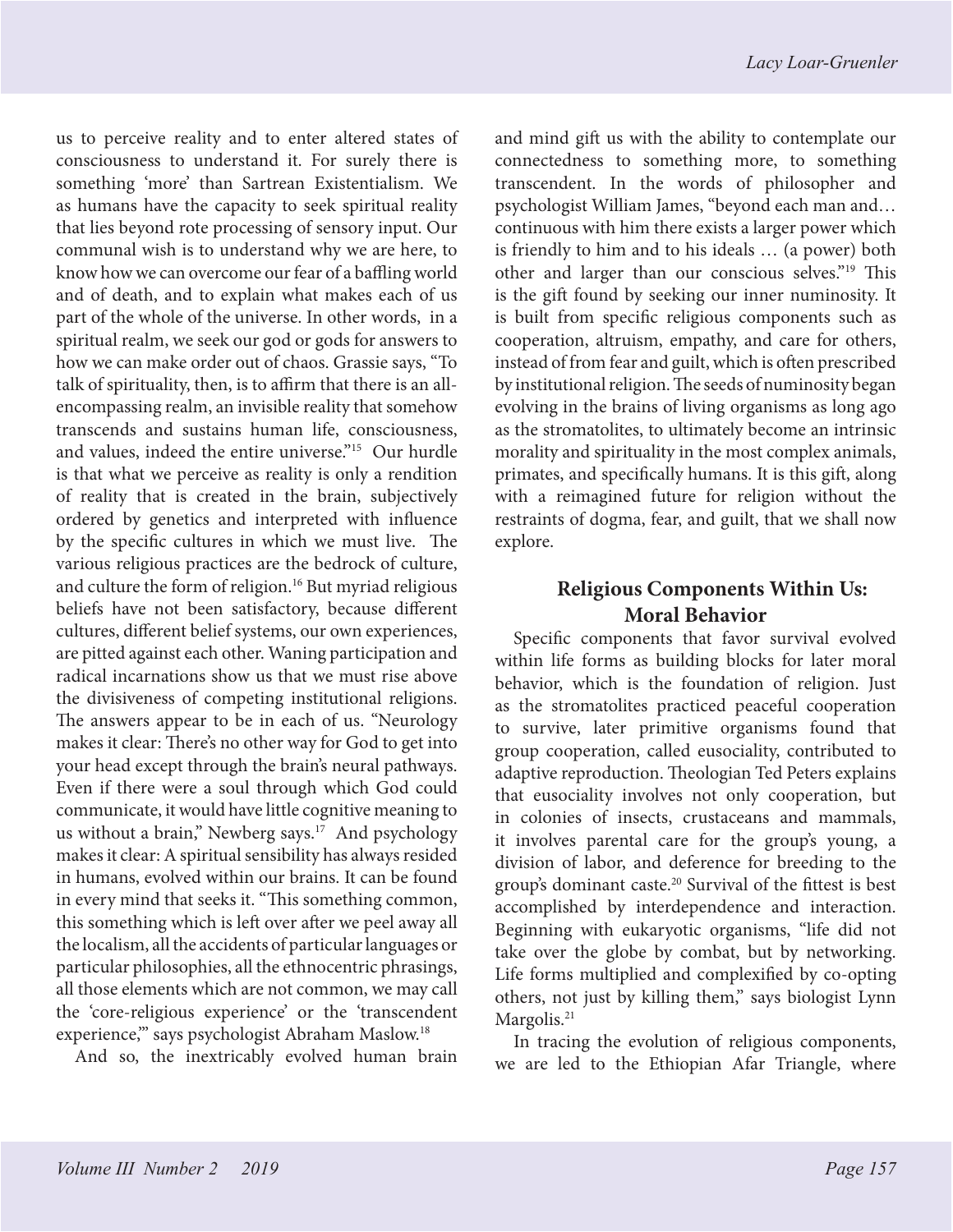<span id="page-3-0"></span>archeologists in 1994 discovered the world's oldest hominin (a sub-family of hominid) bones ever unearthed, a 4-foot tall female, dated at 4.4 million years ago. She is categorized as the species *Ardipithecus ramidus*, which translates to 'ground floor' in the Afar language. Anthropologists named her Ardi. What we know about Ardi is that she lived in wooded areas and was both bipedal and able to climb along branches on all fours. She and the other specimens found nearby, both male and female, had small canine teeth. Scientists attribute to Ardi's species more and earlier-than-supposed pair bonding with males. The small canine teeth indicate reduced male conflict over females, as our last common ancestor appears to have been evolving attributes marked by increasing civility and socialization.

The genus *Homo* began to appear about 2.5 million years ago, when *H. rudolfensis*, *H. habilis,* and *H. ergaster* began to evolve larger brains, shorter arms, and smaller teeth, although they were still apelike in many ways. Fossils found indicate that early *Homo* species employed crude stone tools and were bipedal. About 2 million years ago, various *Homo* species had abandoned the trees for open landscapes and larger groups, with communication still limited to apelike vocalizations and gestures to convey messages to others.

The decidedly more human-like *Homo erectus* emerged about 1.8 to 1.7 million years ago, displaying a brain about 70% the size of modern humans' and a body almost the same size. About 75 skeletons have been discovered all over the world, although not in the Americas. This species no longer swung in trees and is known to have acquired balance through the emergence of human-like canals in the inner ear, allowing *H. erectus* to run, jump, and dance, which are important rituals for socialization and religious ceremonies. A narrower birth canal forced females to give birth to offspring with smaller heads, and thus with brains not fully developed, meaning newborns needed extended parental care until maturity. Since males began protecting the mothers and their offspring

to better ensure survival of the helpless newborns, pair bonding became more prevalent. *H. erectus* is thought to have been the first ancestor to harness fire for cooking and warmth, which increased social interaction, including through language using simple nouns and verbs, and in the fashioning of advanced tools $22$ 

#### **Aggression, Free Riders, and Altruism**

As a counterpoint to cooperation, our primitive ancestors also displayed aggression towards members of other and of the same species, a trait that is evident in modern humans. Many of the rituals associated with aggressive behavior include appeasing gestures of submission, which were meant to diffuse competition before the death of a losing actor. All vertebrate species can act aggressively, it is innate in lower species, but humans have made particular use of aggression, for instance, in their ability to make and employ weapons in war. Physiologist Konrad Lorenz makes the counterpoint that humans, with higher cognitive development, are also uniquely able to control their emotions and channel them toward altruistic pursuits; aggression thus modified by imagination and inference.<sup>[23](#page-15-0)</sup> And if we look to other primates, particularly chimpanzees and bonobos, with whom we share about 98.8 percent of our DNA, we find strikingly similar brains that reflect the ability in primates other than humans to behave sensitively toward others. Once thought only a human purview, the spindle cell, which affects self-control, empathy, and self-awareness, has been found in the brains of apes, including bonobos. "Areas involved in the perception of another's distress, such as the amygdala and anterior insula, are enlarged in the bonobo. Its brain also contains well-developed pathways to control aggressive impulses," according to primatologist Frans de Waal.<sup>24</sup>

Sigmund Freud in *Totem and Taboo* shares his theory of the early *Homo* species and its propensity for aggression, early myths, and for symbols. In this protoculture, nomadic foragers, probably *Homo erectus* living in small family bands, are ruled by a brutal,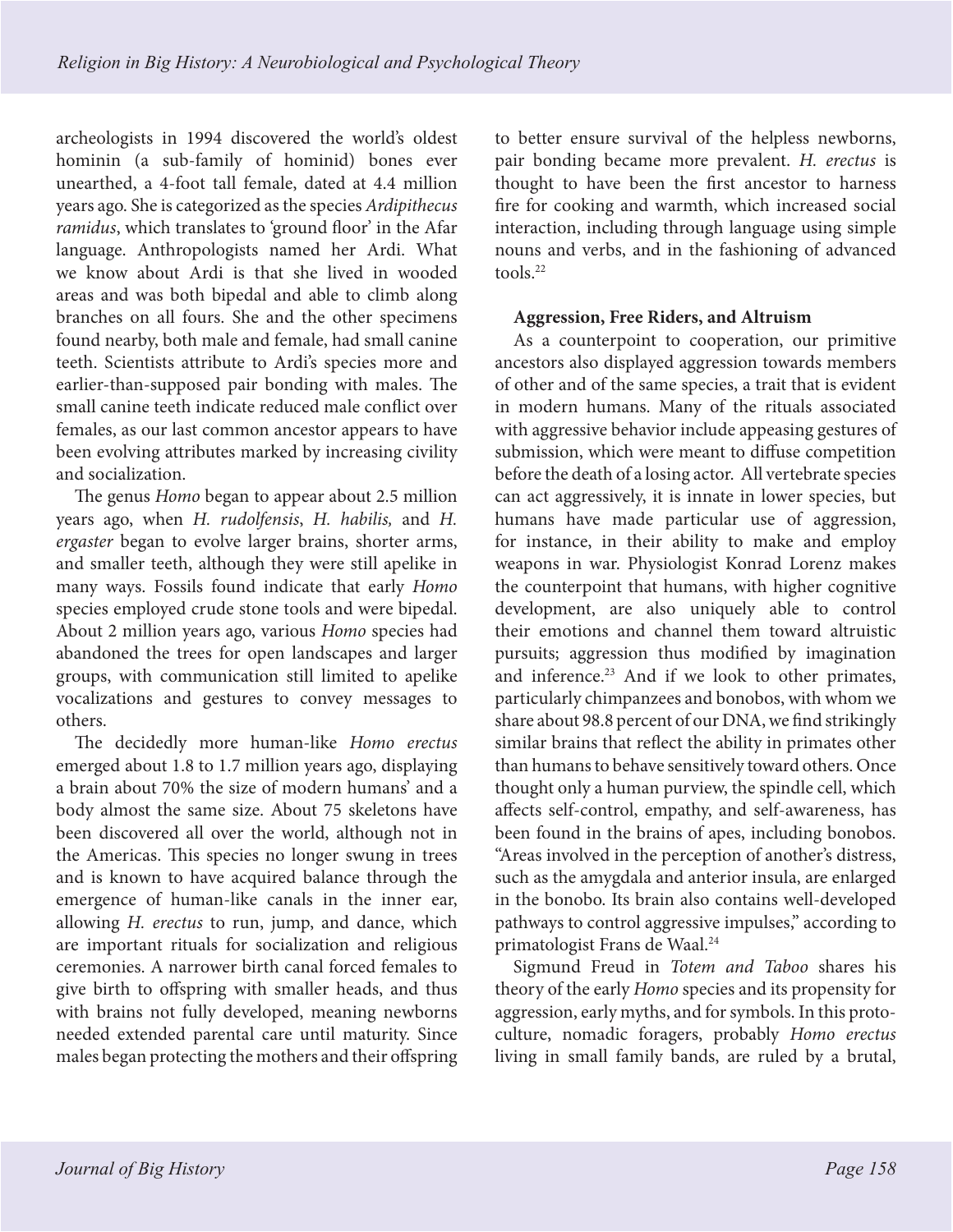<span id="page-4-0"></span>dominant male, who mates indiscriminately, including with his daughters, and banishes, castrates, or kills any male, including his sons, who would challenge his authority. Eventually, banished sons decide as a group to end the violence and incest by attacking the father, killing him, and cannibalizing him with the belief that his strength and power would live on in them. But the human emotions of guilt and shame also arise in the murderous sons. To atone, they recreate the event in symbolic form with periodic feasts in which a totem, a sacred animal as a symbol of the slain father, is sacrificed and eaten to commemorate the father's power. Murder is outlawed, along with incest, the two taboos that are the subject of Freud's Oedipal complex. Freud believes that the killing of the father is humanity's original sin, and that the act and subsequent atonement by the sons is the beginning of morality, as a necessity for living in society and for making amends, and of religion, as a construct for handling the sense of guilt and remorse, and for reconciliation with the father by subsequently vowing obedience.<sup>25</sup>

Freud's theory is reiterated in part by cultural anthropologist Christopher Boehm, whose behavioral reconstruction of primates' common ancestor finds dominant alpha males in charge, and subordinates who dislike their status. "In fact, in all four of these living apes (gorillas, chimpanzees, bonobos, and humans), rebellious subordinates can form counterdominant coalitions."[26](#page-15-0) Ted Peters asks if a selfish gene is responsible for human violence, to which he is answered 'yes'. "Of all our human hallmarks…the one that has been derived most straightforwardly from animal precursors is genocide."<sup>27</sup> Although a selfish gene may aid some primates in eliminating the enemy as competition for survival, since genocide is still practiced today, Peters points out that humans also engage in gratuitous violence often spurred by memetic desire and not by survival of the fittest. Humans also love their neighbors and perform altruistic acts. "To date, sociobiology has failed to account for the most noble and enviable virtues of the human race."<sup>28</sup> Despite humans' propensity toward violence, our common ancestor may have experienced shame for breaking rules, including for violent acts, a preadaptation of the conscience in modern humans. In further support of Freud's theory, sacrifice, according to theologian Robert Bellah, is a crucial element in hierarchal authority found in ancient societies. In ancient Greece, for example, participation in a sacrificial meal "became a central and defining ritual of the polis itself, an early example of there being no distinction between religion and politics.<sup>[29](#page-15-0)</sup>

Elements of Freud's concept continue today in the Christian ritual of Communion, in which Christ's body and blood are consumed in symbolic form, and of Christian adherence to moral law such as the Ten Commandments. It may even continue in its original form in Papua, New Guinea, where natives have been sharing cooked humans in a ritual to gain the victim's power, as noted in an 1846 missionary's account. "The Somosomo people were fed with human flesh during their stay at Bau, they being on a visit at that time; and some of the chiefs of other towns, when bringing their food, carried a cooked human being on one shoulder, and a pig on the other; but they always preferred the 'long pig,' as they call a man when baked.["30](#page-15-0) Nobody since 2011 has reported that cannibalism is still occurring in New Guinea. Perhaps it is not. Or perhaps it is, and that is why nobody has reported.

Despite being capable of virtuous acts, humans have struggled with curtailing their murderous aggression, as well as with forms of cheating, since the emergence of the genus *Homo*. The beginning of a moral code, one tenet on which religion rests, is much older than institutional religion, and is entrenched in us through thousands of years of natural selection. Newberg defines it as "a combination of learned beliefs, neurological development, and peer-group consensus. But something else is needed to maintain moral beliefs, and that is social order."<sup>31</sup> Early huntergatherers learned just that as they devised an effective cure to contend with aggressors or cheating free riders who disrupt peaceful cooperation and altruistic behavior, which eventually disrupts the individual's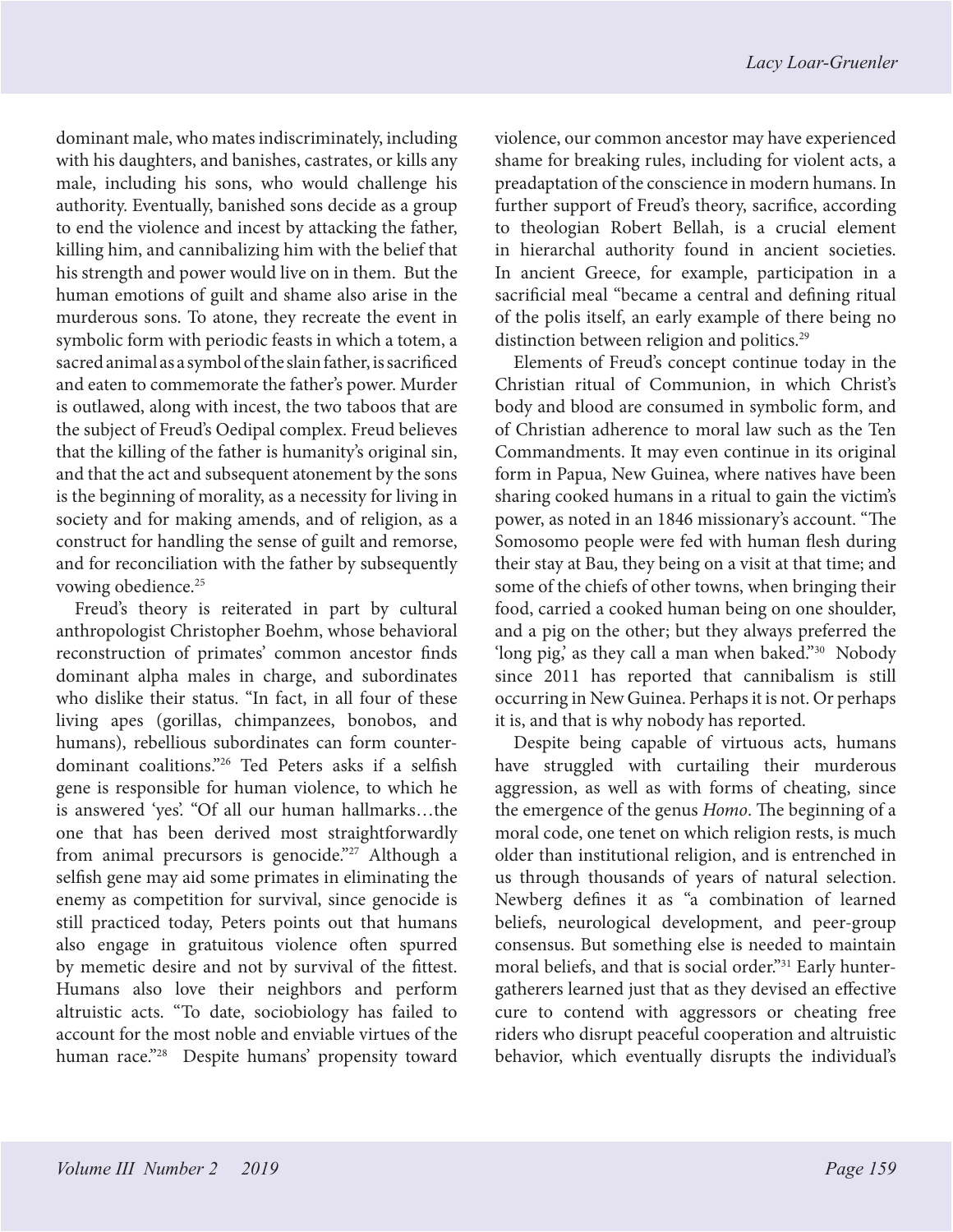<span id="page-5-0"></span>and the group's ability to survive. For this reason, foraging bands kept close watch for social deviance in group members, who were punished in a variety of ways, from ostracism to capital punishment. Writes anthropologist Christopher Boehm, "Thus, we must ask whether traits that make for seriously antisocial free riding – free riding that invites severe punishment – may often be far more costly to the would-be free rider than are the costs of being generous for the altruists they are genetically competing with. If so, for humans alone we have a possible definitive solution for the genetic free-rider problem.["32](#page-15-0) Free-riders who are ostracized suffer the loss of basic human needs, which can compel them to think twice before cheating, since these needs can only be fulfilled by and through other humans forming a society. "The need for community (belongingness, contact with others) is itself a human need. Loneliness, isolation, rejection by the group these are not only painful but pathogenic as well," says psychologist Abraham Maslow. [33](#page-15-0)

Moral behavior is the internalized basis for prosocial activity and is codified into commandments or laws by all religions. It springs from empathy, the ability to connect emotionally with how another feels, and from altruism, aiding another who needs help preferably without thought about reciprocity.<sup>34</sup> It is tied to the conscience, and is an innate trait, something the evolutionary scientist Charles Darwin concludes in his 1871 pronouncement, "Any animal whatever, endowed with well-marked social instincts, the parental and filial affections being here included, would inevitably acquire a moral sense or conscience as soon as its intellectual powers had become as well developed, or nearly as well developed, as in man.["35](#page-16-0) Thus, our moral life would be a miserable quagmire of shame and fear of punishment without innate altruistic traits. Boehm says, "Sensing the needs of others can lead us to spontaneously respond with generosity, and this, along with counting on future benefits form the generosity of others, makes the system work.["36](#page-16-0) There also is a correlation between psychological health and altruistic behavior. As prosocial animals,

humans want to help others because it feels good. "An examination of emotionally healthy persons shows that when they behave unselfishly, this behavior tends to be a phenomenon of personal abundance stemming from relative basic gratification. It comes out of inner riches rather than inner poverty. The same kind of examination of neurotic persons will show that their selfish behavior is typically a phenomenon of basic deprivation involving threat, insecurity, and inner poverty," says Maslow.[37](#page-16-0)

William Grassie does caution us that the other side of altruism hinges on our tendency to demonize those outside of our own groups, when being wronged by an outsider often unleashes outsized emotional outrage, harnessed for evil, for instance, when soldiers will kill their perceived enemies. "The dark side of altruistic self-sacrifice, the immoral side of morality, may yet prove to be our species's evolutionary downfall."[38](#page-16-0)

#### **Nature, Reality, and Mind Over Matter**

Our hunter-gatherer ancestors, after the invention of farming about 10,000 years ago, were free to use their larger brains for more cerebral pursuits, such as writing and thinking more abstractly in terms of a differentiated consciousness between the objective and the subjective. About 500 BCE, categorized as the Axial Age by Karl Jaspers, many diverse cultures that believed misfortune could be thwarted by ritual and sacrifice revised their belief systems to embrace philosophical and religious ideas that promoted altruism and promised spiritual transcendence. During the Axial Age, economic efficiency meant more energy which fueled "larger cities, a scholarly and priestly class, and a reorientation of priorities from short-term survival to long-term harmony.["39](#page-16-0)

Differentiated consciousness supports dualism that is one critical view of nature, in which the body and the soul are separate realms. "What people experience in the physical world is temporal, ephemeral, corruptible, and subject to death. Beyond the shadow of the physical world is the transcendent realm of spirit, which is eternal, immutable, incorruptible, and life-giving …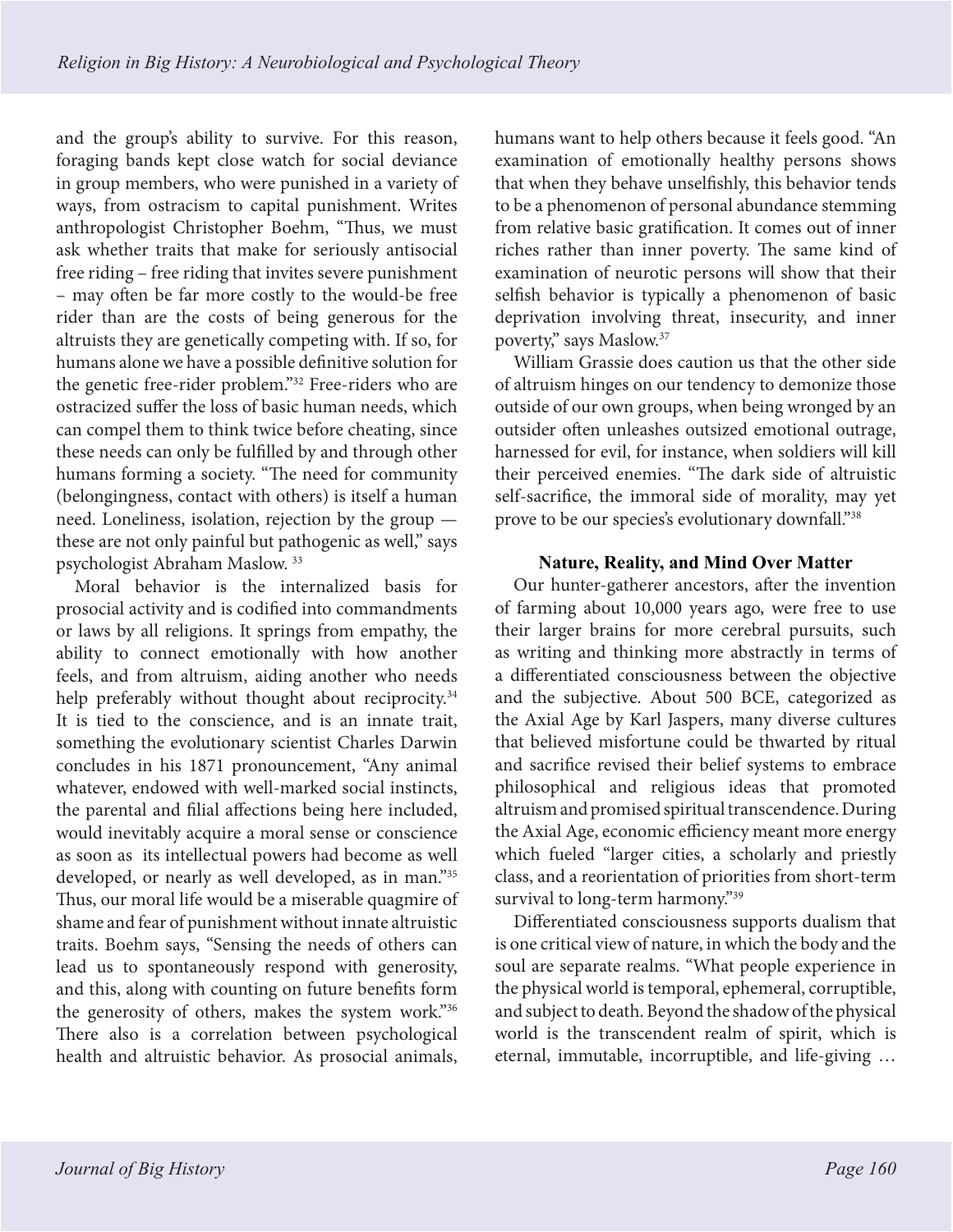<span id="page-6-0"></span>to be attuned to the realm of spiritual light is to live in the truth, to live in the realm of God," writes Peters.<sup>40</sup> This discovery of a transcendent reality in human consciousness is called the axial breakthrough, and the axial worldview is often called perennial philosophy. Although more recent models of nature are mechanistic and contingent on rationality, scientific empiricism, and relativism, dualism is especially appealing because it bestows both sacredness and order to the universe.

Psychologist Carl Jung believes that duality in each of us, and in nature, is needed for a functioning universe. "The unconscious is not just evil by nature, it is also the source of the highest good: not only dark but also light, not only bestial, semi-human, and demonic but superhuman, spiritual, and, in the classical sense of the word, 'divine."<sup>[41](#page-16-0)</sup> And in advocating for the idea that we are all one with nature, Islamic philosopher Seyyed Nasr champions "the resacralization of nature, not in the sense of bestowing sacredness upon nature… but of lifting aside the veils of ignorance and pride that have hidden the sacredness of nature from the view of a whole segment of humanity.["42](#page-16-0)

Duality then, is a reality made up of matter and substance, an objective reality that we can perceive, and a subjective reality in our minds, in which concepts and conscience reside, along with who we deem ourselves to be, and some essence that connects us to something more. And it is to neuroscience and psychology that we now turn to find that subjective reality, that 'something more.' In the words of geneticist Theodosius Dobzhansky, "Man's conscience, the existence of life, and indeed, of the universe itself, are all parts of the *mysterium tremendum*.["43](#page-16-0) The term *mysterium tremedum* was coined by philosopher and theologian Rudolph Otto, and discussed in his book, *The Idea of the Holy*. At the heart of the mystery is the experience he calls numinous. Otto explains numinosity this way:

"The feeling of it may at times come sweeping like a gentle tide pervading the mind with a tranquil mood of deepest worship. It may pass over into a more set and lasting attitude of the soul, continuing, as it were, thrillingly vibrant and resonant, until at last it dies away, and the soul resumes its "profane," non-religious mood of everyday experience . . . It has its crude, barbaric antecedents and early manifestations, and again it may be developed into something beautiful and pure and glorious. It may become the hushed, trembling, and speechless humility of the creature in the presence of—whom or what? In the presence of that which is a Mystery inexpressible and above all creatures.["44](#page-16-0)

Christian mystic and theologian, Augustine of Hippo, addresses the issue in his autobiography, *The Confessions*, in which he recognizes the duality in the numinous, with its connections to something we can not fully comprehend, but which fills us with awe and wonder, as well as with a numbing chilliness. Augustine's 'wholly other' is his perception of being connected to God as an alternate but ultimate reality. He writes, "What is that which gleams through me and smites my heart without wounding it? I am both a-shudder and a-glow. A-shudder in so far as I am unlike it, a-glow in so far as I am like it."[45](#page-16-0)

Numinosity is called many things by many thinkers. Freud calls it the oceanic feeling; Jung maintains Otto's term numinosum; Maslow calls it the peak experience; Albert Einstein the cosmic religious feeling; Ted Peters the beyond sensibility; Mircea Eliade the wholly other; and in Buddhism it is called nirvana.

#### **Jung's Inherited Archetypes**

Numinosum is involuntary, and seizes its subjects, controlling them in a peculiar alteration of consciousness. It is the job of religion to consider this state, but Carl Jung makes a clear distinction between religion and creed. "Religion appears to me to be a peculiar attitude of the human mind, which could be formulated in accordance with the original use of the term "religio," that is, a careful consideration and observation of certain dynamic factors, understood to be 'powers' spirits demons, gods, laws, ideas, ideals or whatever name man has given to such factors as he has found in his world powerful, dangerous or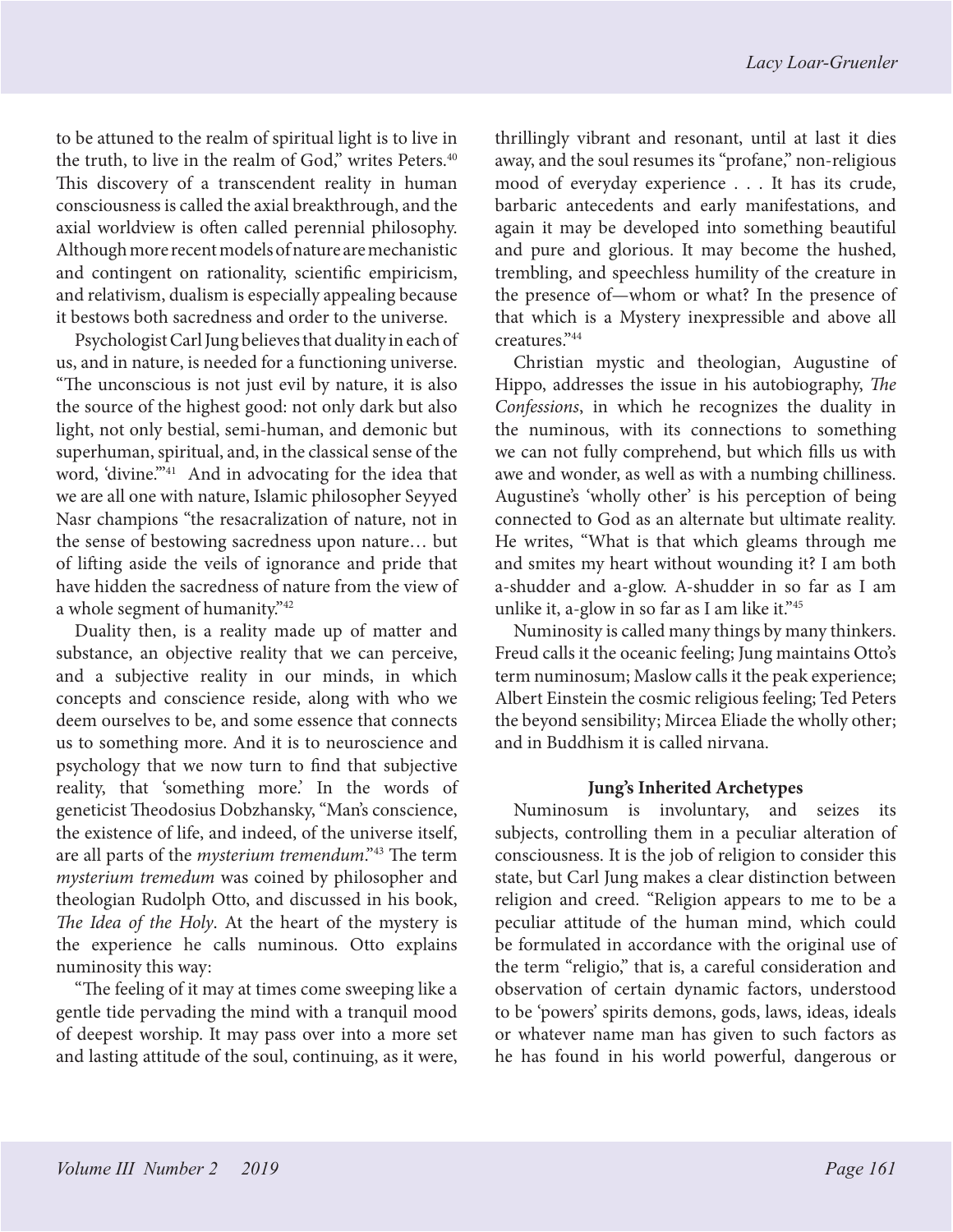<span id="page-7-0"></span>helpful enough to be taken into careful consideration, or grand, beautiful and meaningful enough to be devoutly adored and loved.["46](#page-16-0) Thus, religion is the experience brought about by numinosum, but institutional religion is not the same thing; it is dogma and creed, merely codified forms of the numinous experience. These forms coagulate into static rituals and unbending institutions. Thus, numinosity is not reserved for extreme, devout religious practitioners, or for saints and mystics. It can be reached by all of us through prayer, meditation, yoga, chanting, ritual dancing, and even through a 'devout' passion for cultural elements such as nature, science, and art. And it can, of course, be reached by searching for God, as Newberg has recorded in the brain waves of Buddhist monks and Catholic nuns. Reaching numinosity, or nirvana, however, is a long and difficult journey. "We have not all achieved nirvana and are unlikely to do so. It is perhaps the questing after enlightenment or God, rather than the actual achievement of enlightenment or finding God, that is the most wholesome and transformative aspect of religion. In that quest, there is no reason not to invite science, including the neurosciences, along for the ride," says Grassie.<sup>47</sup>

 Jung does not claim that God exists, only that an archetypal image of Him exists; God is real in the minds of believers. As are the myths associated with the world's religions, such as the virgin birth, in which Jesus, Mohammed, Perseus, and Buddha were all born of virgins. Jung claims that he was never trying to prove that the virgin birth was a true occurrence. What is provably real is that the mind works in a certain way that allows many people to believe that the virgin birth occurred. "We live in a modern setting, where the ultimate things are doubtful, where there is a prehistory of enormous extension, and where people are fully aware of the fact that if there is any numinous experience at all, it is the experience of the psyche. We can no longer imagine an empyrean world revolving round the throne of God, and we would not dream of seeking for Him somewhere behind the galactic systems. But the human soul seems to

harbor mysteries, since to an empiricist all religious experience boils down to a peculiar condition of the mind."[48](#page-16-0)

 In a prescient statement made 80 years before Newberg confirmed it with neurobiological experiments, Jung introduced us to archetypes that explain his certainty that biology and the brain, which powers the mind, were behind religious thought. He had witnessed countless of his patients express religious ideas that had prevailed for the past 2,000 years. "Such a continuity can only exist if we assume a certain unconscious condition carried on by biological inheritance. The inherited quality, I fancy, must be something like a possibility of regenerating the same or at least similar ideas. I have called the possibility 'archetype,' which means a mental precondition and a characteristic of the cerebral function.["49](#page-16-0)

# **Freud's Revision**

Soon after the publication of his book, *The Future of an Illusion* in 1927, Sigmund Freud received a letter from his friend, Romain Rolland, a French novelist and mystic who told Freud that he agreed with his assessment of religion as an illusion, but that Freud missed the point when he did not acknowledge the true meaning of religious sentiment. Freud writes: "This, he (Rolland) says consists in a peculiar feeling, which he himself is never without, which he finds confirmed by many others, and which he may suppose is present in million of people. It is a feeling which he would like to call a sensation of 'eternity', a feeling as of something limitless, unbounded – as it were, 'oceanic'"

Freud never found such a feeling in himself, but does not dispute that for others, it is a subjective and indissoluble bond with the universe. His theory comes from psychoanalysis, in which the ego of a mature adult, with its clear delineation of self and notself, has retained vestiges of an infantile state before the ego recognizes this delineation, when the world and the child are one. As the child matures, the ego separates from the mass of worldly sensations that are unpleasant to it, until the mature ego can reject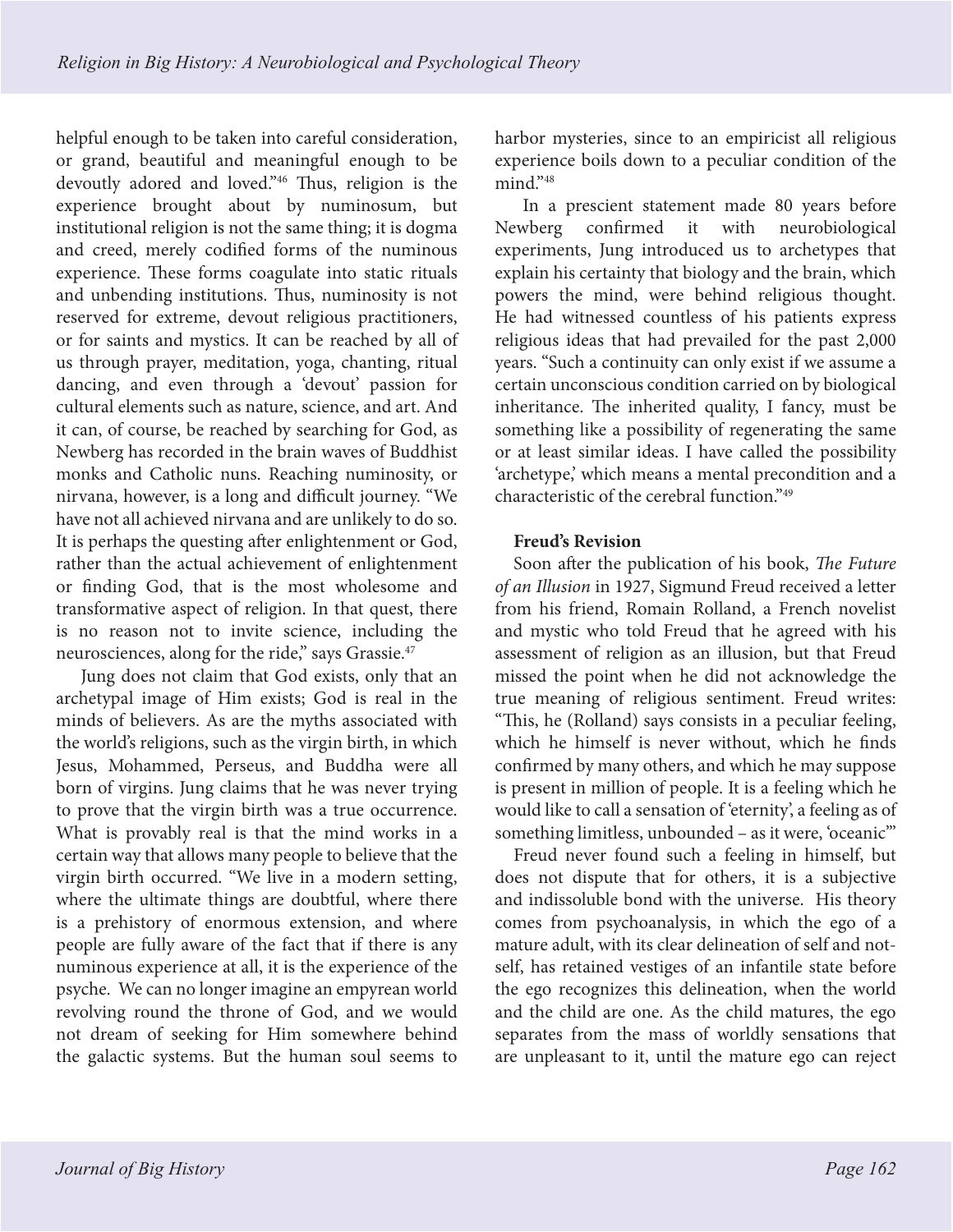<span id="page-8-0"></span>and remove whatever is a source of displeasure. It is a pathology of blurred egoism, some remnant of the ego and the world as one, that comprises the oceanic feeling for Freud.<sup>50</sup>

In his later writings, Freud revises his view of humans as primarily ruled by a destructive or death instinct found in an aggressive and barbaric id, which we are constantly under pressure to contain through the superego (inner guilt), when we really do not wish to. Perhaps if he had lived, Freud would have reimagined his oceanic feeling as one governed by his later theory of Eros, the love instinct, that is tasked with "combining single human individuals, and after that families, then races, peoples and nations, into one great unity, the unity of mankind, making more than one into one."[51](#page-16-0) Freud calls his revised dualistic theory of destruction and construction a cosmic struggle of opposites, the battle of the giants within us between love and hate, and it would seem reasonable to assign the oceanic feeling to Eros as a cosmic principle of creation, expansion, unification, and preservation, our connection to something greater.<sup>52</sup> In his final years, even the maestro of the mind reevaluates what life, death, and eternity mean to humans.

#### **Maslow's Personal Religion**

In Abraham Maslow's hierarchy of needs, the beginning of humanistic psychology, he places the numinous experience at the top of the pyramid, as a state that could not occur until the basic physiological, safety, love and belonging, and esteem needs were met. Few people were thought to be able to reach this pinnacle; after all, we must live in and maneuver the mundane world each day, but Maslow believes it is attainable by all who work hard for it. Self-actualization is the state of knowing and being, in which all prejudices and fears fall away, and a true sense of inner morality, psychological health, and contentedness overtakes us. Part of this process is the numinous, or as Maslow calls it, the peak experience.

Although the numinous began as a concept reserved for religious contemplation, predominantly by mystics

and the prophets of all high religions who sought to communicate their revelations to the masses, Maslow's theory broadens the concept to include all of us, over all time, who have asked and will ask the questions concerning our meaning and existence. Maslow regards institutional religion as at odds with the peak experience because the hierarchy is comprised of non-peakers who over history have presented intellectually unacceptable answers to existential questions. "The religious questions themselves—and religious quests, the religious yearnings, the religious needs themselves—are rooted deep in human nature, and can be studied, described, examined in a scientific way, and the churches were trying to answer perfectly sound human questions. As a matter of fact, contemporary existential and humanistic psychologies would probably consider a person sick or abnormal in an existential way if he were not concerned with these 'religious' questions."[53](#page-16-0)

The peak experience is found in both theistic or supernatural, and non-theistic contexts; it is unique to each person. Thus, "each peaker discovers, develops, and retains his own religion."[54](#page-16-0)

# **Numinosity and Brain Science**

And so, the large and complex brain in our early ancestors processed the responses to sociability issues, memory, imagination, but especially to fear and imminent danger, in which the limbic structures trigger the autonomic system. But because of the cerebral cortex, more developed in humans than in any other animals, humans began to think abstractly, sensing danger before it is imminent, and resolving it through inventive means, such as tool-making, and banding together, for both safety and hunting. Our ancestors also used this abstract thinking to envision a better future for all. They enacted laws, shaped civilizations, discovered science and technology, created art and music, and adopted religions to answer existential questions. "All of the lofty reaches to which human achievement has carried us—from the first spearhead to the latest innovation in heart transplant surgery—can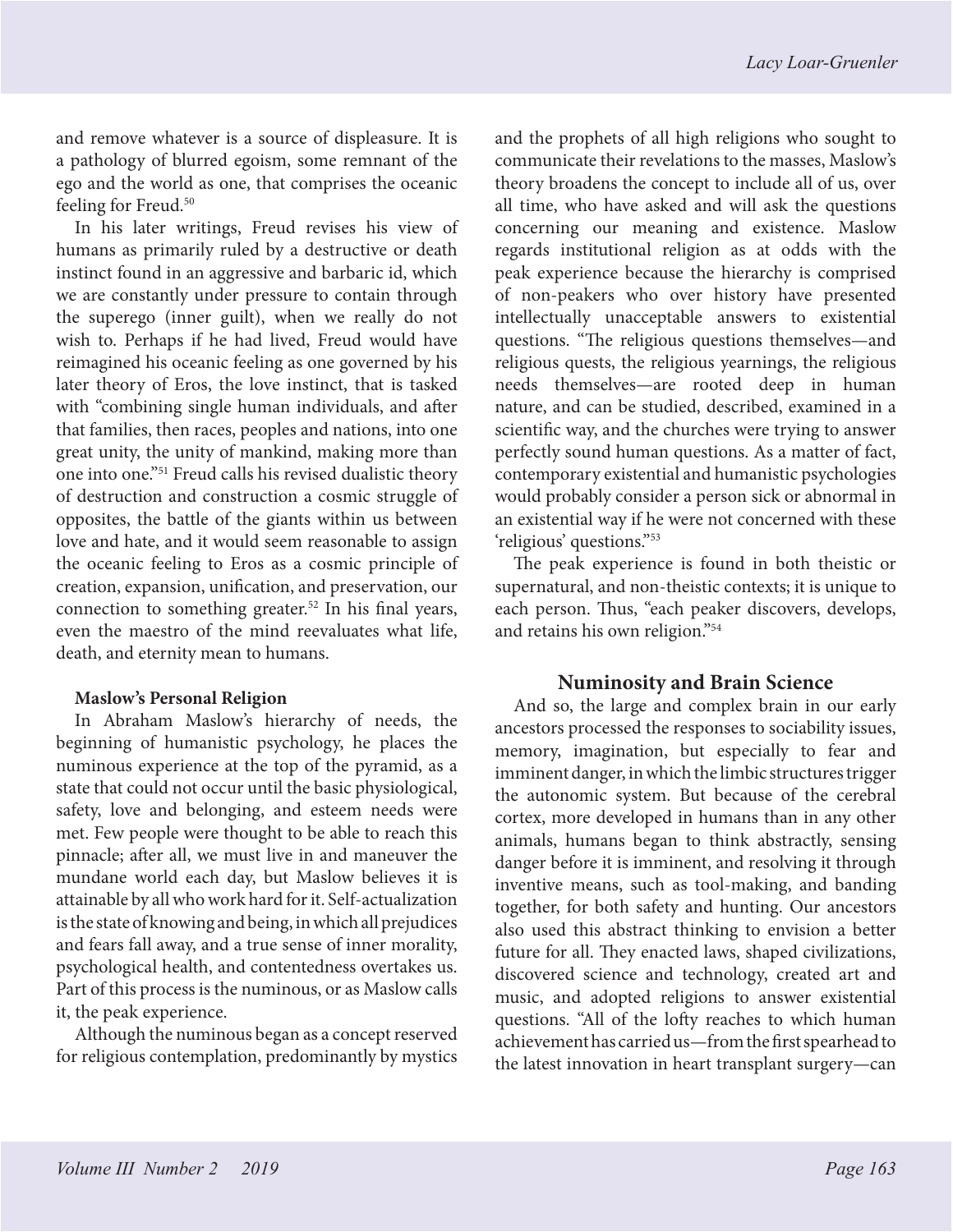<span id="page-9-0"></span>be traced to the mind's need to reduce the intolerable anxiety that is the brain's way of warning us that we are not safe."[55](#page-16-0) These high-level thought processes are called the cognitive operators. This adaptive process was so successful that evolution provided the human brain with a biological compulsion to use it, which is called the cognitive imperative, which drives us to make sense of the world through by using our brains to analyze reality. Our ontological yearning inspired by the cognitive imperative led to our ancestors dealing with their anxieties about death and meaning by creating stories and ultimately myths to organize their perceptions. "Storytelling brings into play all of the cognitive and emotional circuitry evolved to deal with real experience," says noted biologist E.O. Wilson." [56](#page-16-0)

# **Myth**

From storytelling, myths evolved, most of which are structured to appeal to the cognitive imperative. An existential concern is identified, and the concern is framed in dualistic terms, between dueling opposites, and finally, that concern is resolved, often by gods who relieve the brain of its existential concerns, causing us to feel relieved and happy. For example, in Christian mythology, an existential dualism is identified by Augustine, naming heaven as the city of God and Earth as the city of man. Humans are sinners, so heaven is unattainable to them, until God benevolently sacrifices his only son Jesus who, with his death and resurrection, provides eternal salvation to the city of man. Other gods and chosen men have patched the rift between heaven and earth, including the Egyptian Osiris, the Greek Dionysus, the Syrian Adonis, and the Mesopotamian Tammuz.[57](#page-16-0)

The creation of myth is most heavily influenced by two cognitive operators, the causal operator, which allows our brains to link an event to an abstract cause, and the binary operator, which allows our brains to define the world in the dualities about which Carl Jung wrote.[58](#page-16-0) Jung's imperative that duality creates order in the universe is an evolutionary truism linked to the binary operator, which does not just identify

opposites, it has evolved to create them as a way for us to conceptualize space and time into manageable units. Newberg theorizes that *Homo erectus*, our ancestor of several hundred thousand years ago, sported a brain complex enough to contain the neural network for language and speech, including a developed parietal lobe used to power causal and antinomic thinking necessary for myth-making. Many of these myths then, have been inherited throughout time. Jung believes them to be symbolic expressions of archetypes: inherited ideas and thoughts that are universal, and that exist deep within every human mind.<sup>[59](#page-16-0)</sup>

# **Ritual**

Along with myths, primitive humans who were bonded by kinship in tribes or clans also practiced rituals to gain favor with the deities they worshipped, as well as for many pro-social reasons, such as control of the tribe, its hierarchy and its power structure.<sup>60</sup> Long thought to be a cultural phenomenon, neurobiologist Eugene d'Aquili in the 1970s proposed that human ritual has biological roots, as well as evolutionary roots in common with animal ritual, both of which were used as forms of communication, sending messages of friendship, greetings, submission, and intent to mate.<sup>61</sup> Ritual is common in our everyday lives, for instance, the common handshake, but it is the use of ritual in transcendence on which we shall focus.

Our transcendence into a something larger than we are is the primary goal of ritualized behavior. Religious transcendence uses ritual to unite worshipers to a higher spiritual reality, one's God or gods. Historians tell us that religious rituals have existed in every human culture in many different forms in our quest to understand the mystery of something beyond our objective reality. Carl Jung claims that this quest is the innate human search for a soul because the human psyche has always yearned to fulfill deep spiritual needs. "All creativeness in the realm of the spirit as well as every psychic advance of man arises from a state of mental suffering, and it is spiritual stagnation, psychic sterility, which causes this state. It is only the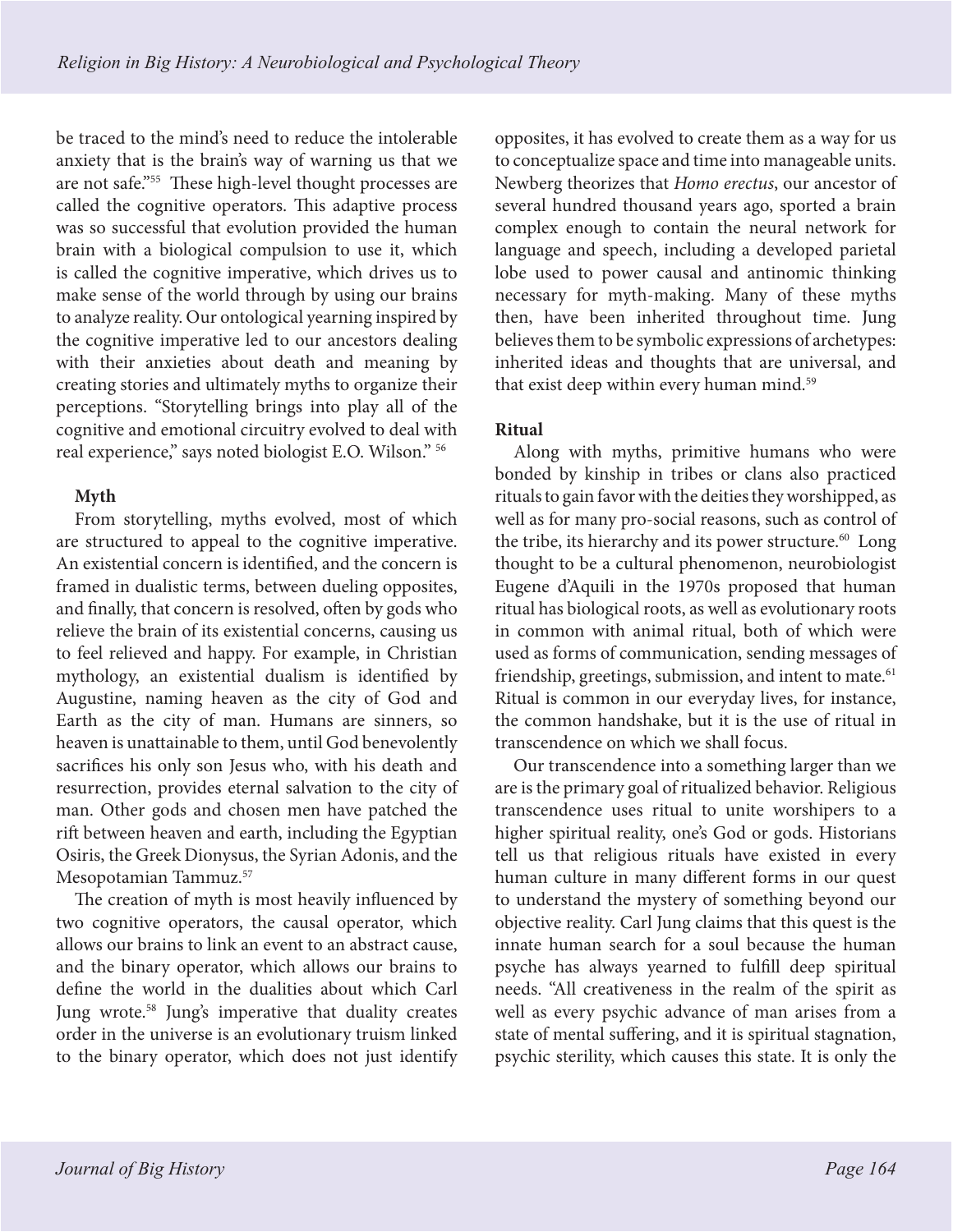<span id="page-10-0"></span>meaningful that sets us free."[62](#page-16-0) Medieval mystic Saint Teresa of Avila describes the transcendent experience as a journey of contemplation in our search for God within ourselves. There is "a magnificent castle inside our own souls, at the center of which the Beloved himself dwells," she writes in *The Interior Castle*. [63](#page-16-0) Our journey here ascends from the first castle where we battle base instinct, to higher levels that represent the heart beginning to fill with love and empathy for others, to the seventh and highest castle, representing the brain, into which transcendence transports us to the realm of knowing and uniting with God.

The altered state of consciousness reached in numinosity was once thought to be experienced only by mystics and saints such as Teresa, who were often dismissed as fanatics or delusional, but Arthur Newberg believes the brain is actually altered when a subject focuses on a religious idea or thought, and numinosity, with practice, is attainable by all healthy brains. Newberg began his numinosity experiments on Tibetan Buddhist monks as they meditated and Catholic nuns as they performed a centering prayer dating to the 14<sup>th</sup> Century text, *The Cloud of Unknowing*. Results were recorded using an imaging technique called single photon emission computed tomography, which measures blood flow to the brain[.64](#page-16-0) He found that activity in the frontal lobes increased for his participants, especially just above the eyes in the prefrontal cortex, which plays a vital role in processing language, memories, self-reflective consciousness, complex social functions, pleasure, and religious activities.<sup>65</sup> He notes that the parietal lobes, which help us orient toward where we are in the physical world, is slowed in meditation and prayer, leaving the practitioner feeling a sense of timelessness and infinite space. "In this way, we can demonstrate that transcendent, mystical, and spiritual experiences have a real biological component. Furthermore, the neurological changes that occur during meditation disrupt the normal processes of the brain perceptually, emotionally, and linguistically—in ways that make the experience indescribable, awe-inspiring,

unifying, and indelibly real. In fact, the intensity of such experiences often gives the practitioner a sense that a different or higher level of reality exists beyond our everyday perceptions of the world".<sup>66</sup> Although these experiences are most often interpreted in the context of religious beliefs, nonreligious practitioners have found secular meaning in them, such as the feeling of being connected to the universe, to nature, and to all that ever was.

Newberg explains that in prayer, the sense of God becomes physiologically real for the nuns, as does the sense of inner peace for the monks. And this is due to another important brain structure, the thalamus, which regulates sensory perception as it enters the prefrontal cortex, and which becomes more active during meditation and prayer. Although perceptions are altered, the thalamus continues to work to make them lucid by communicating a sense of reality about them to the prefrontal cortex. True to one's belief system, the experience is interpreted by the nun, monk, or secular practitioner as real; transcendent, peaceful, and in the presence of God.

Our emotions are also tied to neurobiological activity in the brain. Enjoyable experiences cause the pleasure neurotransmitter dopamine to be released into the system, just as various stress hormones are released when we find ourselves in an anxious situation, which triggers fight or flight emotional cues. Thus, by meditating on something we believe to be pleasant, the amygdala and other parts of the limbic system signal our brains that an experience is emotionally powerful, causing us to accept it as real.<sup>67</sup> We seek these pleasant and rewarding experiences because dopamine, and the nucleus accumbens, together reinforce the motivation to seek them.<sup>[68](#page-16-0)</sup>

# **Is There a Future for Religion?**

Our Paleolithic ancestors almost 200,000 years ago were foragers who probably thought of themselves as an element of nature, possessing spirits that would be reincarnated into other animals or plants, all of which comprised a rudimentary spiritual belief system. Cave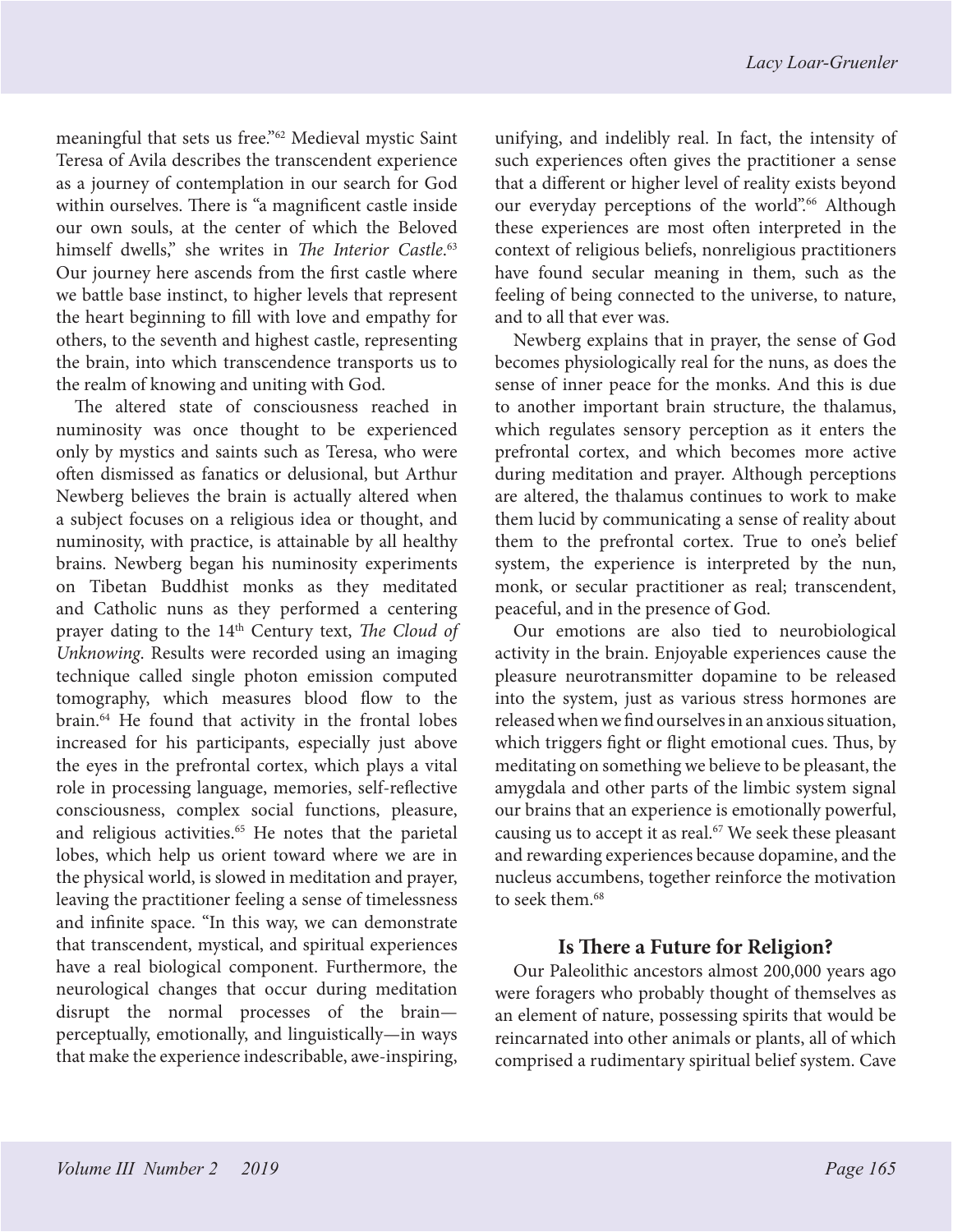<span id="page-11-0"></span>paintings depicting the spirits, as well as daily life, date to as early as 70,000 years BP.<sup>69</sup> French sociologist Émile Durkheim tells us that these early spirits were thought of as benefactors. He says, "Of course they punish a man if he does not treat them in a fitting manner, but it is not their function to work evil." This simple belief system was the foundation of later, more complicated and diverse religious institutions, including the idea that the polytheistic spirits resemble the benevolent God of later monotheistic religions. Durkheim also tells us that despite the differences in doctrine and dogma, all religions serve the same purpose, and all are real and true belief systems for those who adhere to the doctrines and rituals of the various denominations. "All religions answer, though in different ways, to the given conditions of human existence," Durkheim says.<sup>70</sup>

Civilization's move from small foraging bands to agrarian societies, marks the beginning of a power hierarchy between men and women, established because farm families needed the labor of many children, whose care was relegated to women at home, while men tended to political and economic activity in public centers as populations grew. Uruk, nestled between the Tigris and Euphrates rivers, is recognized as humankind's first city, established about 3600 BCE in the first state of Sumer (southern Mesopotamia). Archaeologists excavated two ceremonial centers in Uruk, theorizing that they were temples. "The smaller one, called the White Temple, in time became associated with the sky god, An, the father of all gods, representing patriarchal authority," another precursor to modern monotheism, writes David Christian et al. As other Mesopotamian cities were established, special temples were erected to attract and care for special gods that would protect residents and grant them prosperity. Additional hierarchies were established; including the possibility that priests oversaw construction of the temples with which they were associated, as well as overseeing sacrifices to the gods, and in relaying fantastical celestial stories to the lower classes. "Religious, political, economic,

and even military power may, for a brief time, have been in the hands of the priests," Christian explains.<sup>71</sup> Astrophysicist Eric Chaisson qualifies Christian's statement by explaining the 'brief time' that priests dominated a largely illiterate public was for several thousand years, and included surrounding ancestors of the ancient Greeks, Romans, Celts, Germans, and Slavs, who believed that the gods of Sumer ruled the world through the priestly class. "Apparently myths become truths if upheld long enough," he says.<sup>72</sup> These gods are believed to have created the *me*, "a Sumerian term for the institutions, forms of social behavior, emotions, and sign of office, which as a whole were seen as indispensable for the smooth operation of the world."[73](#page-17-0) Religion and politics thus found solace in each other, with religion promoting social cohesion, including with its legitimization of a state's leaders, who in turn promoted the chosen belief system as the state religion. Durkheim reinforces this idea when he says that religion is something eminently social. "Religious representations are collective representations which express collective realities; the rites are a manner of acting which take rise in the midst of the assembled groups, and which are destined to excite, maintain or recreate certain mental states in these groups.["74](#page-17-0) The same could be said of politics, showing us that historically, religion and politics were not strange bedfellows, which led for many centuries to power struggles, religious persecution and wars, such as the Crusades, and to genocide such as in Nazism, persisting today in predominantly Islamic countries where the two institutions are still inextricably entwined.<sup>[75](#page-17-0)</sup>

The schism that developed between religion and science gained its foothold during the Renaissance, although the experimental test and empirical evidence were used as early as ancient Greece. A falling away from institutional religion began during the  $18<sup>th</sup>$ Century Enlightenment period when human reason soundly questioned religious doctrine that was flying in its face, fueled further a century later in 1859 with the publication of Charles Darwin's *The Origin of Species*, which refutes conclusively the origin stories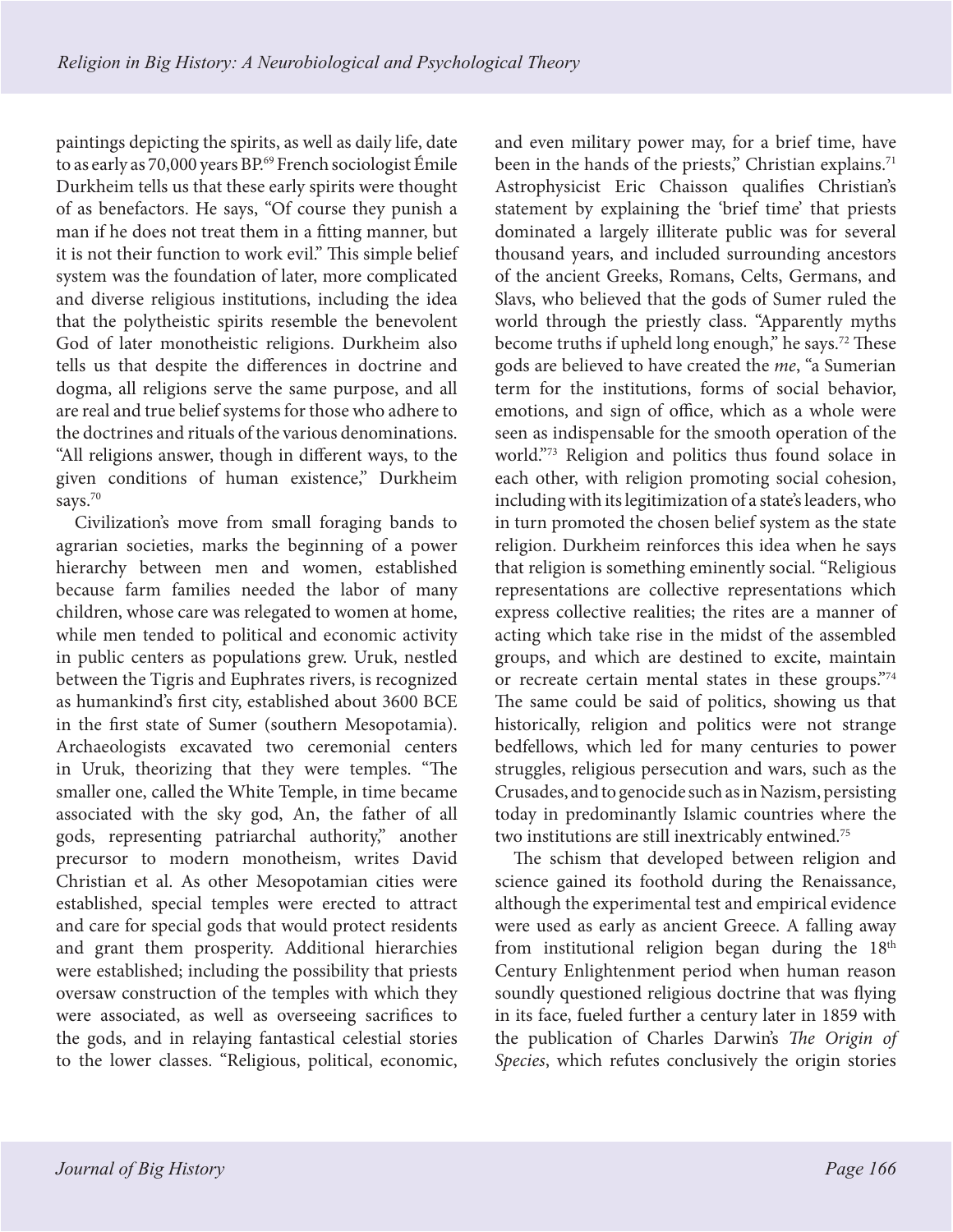<span id="page-12-0"></span>that had been put forth by institutional religion. Sigmund Freud in the early  $20<sup>th</sup>$  Century calls the psychological nature of religious doctrines 'illusions' in that "they are derived from human wishes" for a father's protection from nature's brutality, and for the promise of reward after death, (Freud primarily refers to Judeo-Christian doctrine).<sup>[76](#page-17-0)</sup> He attributes religion's loss of influence on people to the scientific spirit. "The greater the number of men to whom the treasures of knowledge become accessible, the more widespread is the falling-away from religious belief," he says. And in just the past six decades, statistics show an even more dramatic seismic generational shift in religious commitment. In an analysis published in the journal PlosOne in 2015, the authors review answers given by 11.2 million respondents to four nationally distributed questionnaires about religious beliefs, which have been conducted since 1966. After comparing people of different generations at identical ages, the analysis concludes that millennials are the least religious generation in American history<sup>77</sup> following the cultural trend established in Western Europe earlier in the 20<sup>th</sup> Century. The theory is that modern western culture prizes individualism, and religious affiliation prizes the group, dominated by an authoritarian male, whom we need for moral guidance and whom we obey out of fear of reprisal in a next life if we do not.

As we discussed earlier, morality predates religion by countless millennia. In an explanation from Plato's *Euthyphro*, Socrates philosophizes that we would be free to appeal directly to the good reasons the gods might give us for deeming acts moral, and if we determine that the reasons are not good, we need not follow their dictates. "After all, thoughtful people can give reasons why they don't kill, rape, or torture other than fear of eternal hellfire, and they would not suddenly become rapists and contract killers if they had reason to believe that God's back was turned, or he told them it was OK," writes psychologist Steven Pinker. And in the Old Testament, God surely tells the Israelites to commit mass rape and genocide, while smiting to death blasphemers, homosexuals,

adulterers, and those who toiled on the Sabbath[.78](#page-17-0)

Our conundrum is to find something we have lost in religion, some meaning that transcends a hostile universe, where we are each but specks of matter whose time spent on a nondescript planet registers only infinitesimally on the cosmos's 13.8 billion-year-old timeline. Freud believes that "the relationship between civilization and religion must undergo a fundamental revision. By withdrawing their expectations from the other world and concentrating all their liberated energies into their life on earth, (people) will probably succeed in achieving a state of things in which life will become tolerable for everyone and civilization no longer oppressive to anyone." As the 19<sup>th</sup> Century German poet Heinrich Heine wrote in *Deutschland*, "We leave Heaven to the angels and the sparrows."[79](#page-17-0)

 What should the future of religion look like? Perhaps a combogenesis, to borrow from biologist Tyler Volk, in which a combination and integration of previously existing things form something innovative.[80](#page-17-0) Something like Albert Einstein's cosmic religion, whose impersonal God is heavily influenced by the 17<sup>th</sup> Century philosopher Benedict De Spinoza. Combined perhaps with thoughts of numinosity discussed earlier and from the Indian mystic and 1913 Nobel Laureate Rabindranath Tagore, who in *The Religion of Man* spoke of the many times "music and the glow of a sunset have brought to our hearts the pulsation of the limitless world."[81](#page-17-0) Tempered with Andrew Newberg's ideas that our paths to our gods snake through our brains, and reality is what each of us perceives it to be in our minds. Something for everyone. . And in concert with William Grassie's hermeneutical approach, in which all religions contain elements of truth, and all perspectives, including science, can be adopted and woven into our human story, an intellectual non-violence in which God-bywhatever-name is "the set of all phenomena—past, present, future—as well as that which may also in some sense precede and transcend this universe.["82](#page-17-0) All of our stories, all of us, contribute to the narrative of religion's future.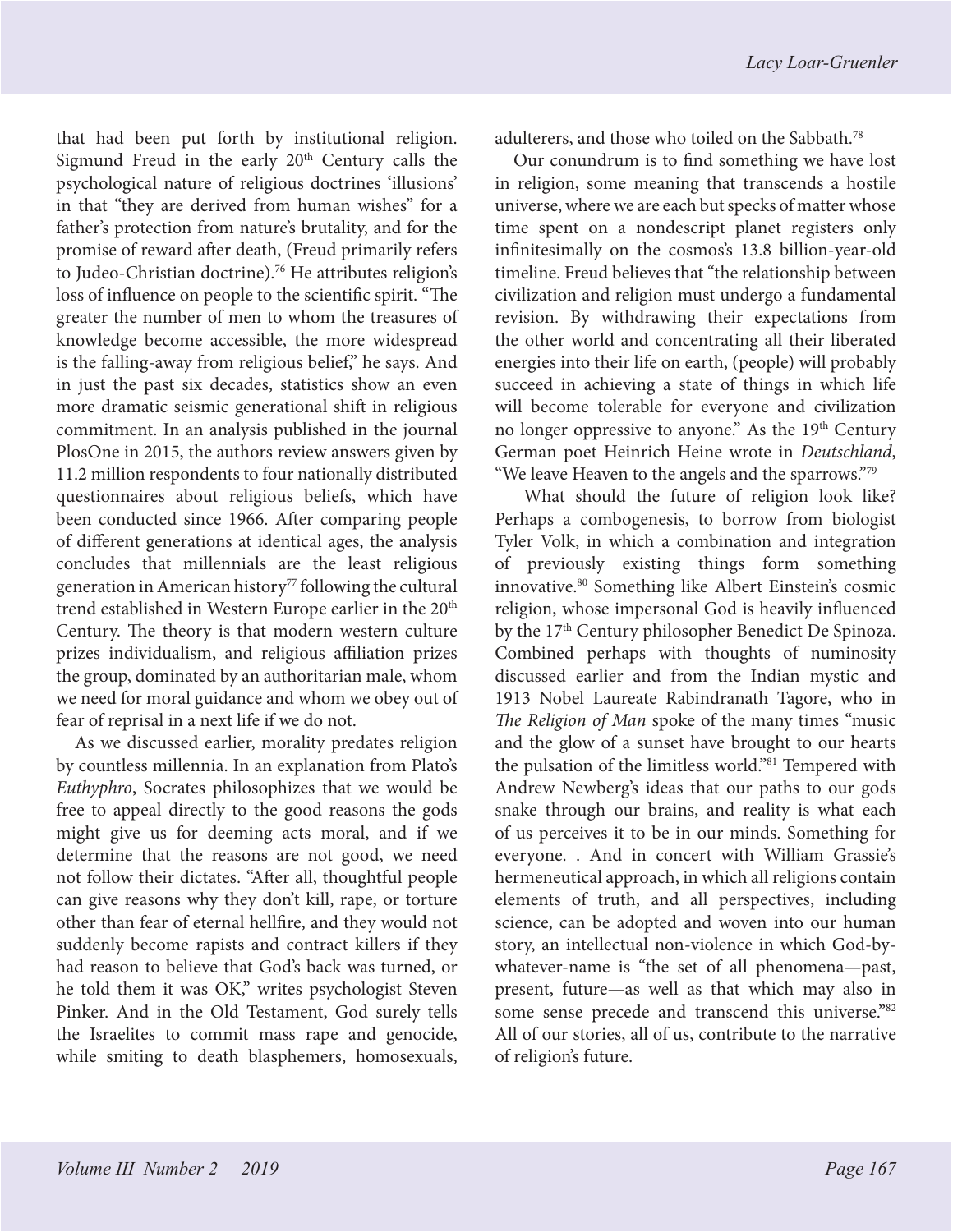<span id="page-13-0"></span>Einstein's cosmic religion does not recognize dogma, nor a God made in man's image, but it is accepting of all denominations that do. And millions of faithful people with open minds subscribe to innumerable forms of religion; it is not religion that is the enemy. "The true enemy is the substitution of thought, reflection, and curiosity with dogma," Frans De Waal writes.<sup>83</sup> Cosmic religion is not religion based on fear of punishment, nor does it claim to have received unbending moral law from a divine source. Moral law should aid humans by responding to their changing societal needs rather than hinder humans because it is incontrovertible. Einstein writes, "The ethical behavior of man is better based on sympathy, education, and social relationships, and requires no support from religion." Cosmic religion is humanistic and encouraging. "The individual feels the vanity of human desires and aims, and the nobility and marvelous order which are revealed in nature and in the world of thought. He seeks to experience the totality of existence as a unity full of significance." 84 We are thus unapologetic for being human, and we are, with all animals, plants and inert matter, bound as one to the universe.

Einstein never wavered in his respect for others' sincere religious convictions, a tolerance that has been lacking in institutional religious beliefs both historically and today, although it surely would be part of cosmic religion. Einstein's acceptance of others' myriad religious views was expressed in a letter he wrote in 1929, "We followers of Spinoza see our God in the wonderful order and lawfulness of all that exists and, in its soul, as it reveals itself in man and animal." (Thus establishing our connection to all living things, including De Waal's bonobos.) "It is a different question whether belief in a personal God should be contested. I myself would never engage in such a task. For such a belief seems to me preferable to the lack of any transcendental outlook of life, and I wonder whether one can ever successfully render to the majority of mankind a more sublime means in order to satisfy its metaphysical needs."[85](#page-17-0)

Mircea Eliade adds that the cosmos is a living,

sacred thing, and cosmic religious experience can be as simple as observing the sky, with its transcendent power to evoke eternity. "The transcendental category of height, of the super terrestrial, of the infinite, is revealed to the whole man, to his intelligence and his soul."[86](#page-17-0)

# **Conclusion**

Buddha often said that humans interpret reality in many ways, and there is no one definitive truth. So, it is unlikely that a single religious belief system will ever be adopted by all people, in part because religious beliefs are culturally and biologically ingrained in us and cannot be proven scientifically to the satisfaction of all. Our quest to know the answers to existential questions is much like trying to know the sun, which is partially revealed when its rays pierce the clouds to warm us. But we can never stare at its face, for it would blind us. We are left to continue to use our complex brain with its highly advanced frontal cortex, and our more elusive rational mind, the consciousness that can be thought of as our psyche or soul, to contemplate the divine and to make sense of this world, as it is the only objectively real one. Indeed, French philosopher Baron D'Hobach describes the brain as integrally related to the soul. He writes, "It is by the aid of this interior organ that all those operations are performed which are attributed to the soul.["87](#page-17-0) The key to truth is perseverance, tolerance and respect for all life and for the journeys and realities conjured in the minds of others as our brains tune out profane sensory perceptions and concentrate on the sacred forces we seek. Time and space are suspended and our sense of ourselves fades as the release of dopamine contributes to our numinous and peaceful feelings. Newberg says, "Voila! A new sense of reality—i.e., truth—awakens in our frontal lobes.["88](#page-17-0)

# **Epilogue**

 Gracing the ceiling and walls of the Sistine Chapel are Michelangelo di Lodovico Buonarroti Simoni's early 16th Century paintings, including 'Creation of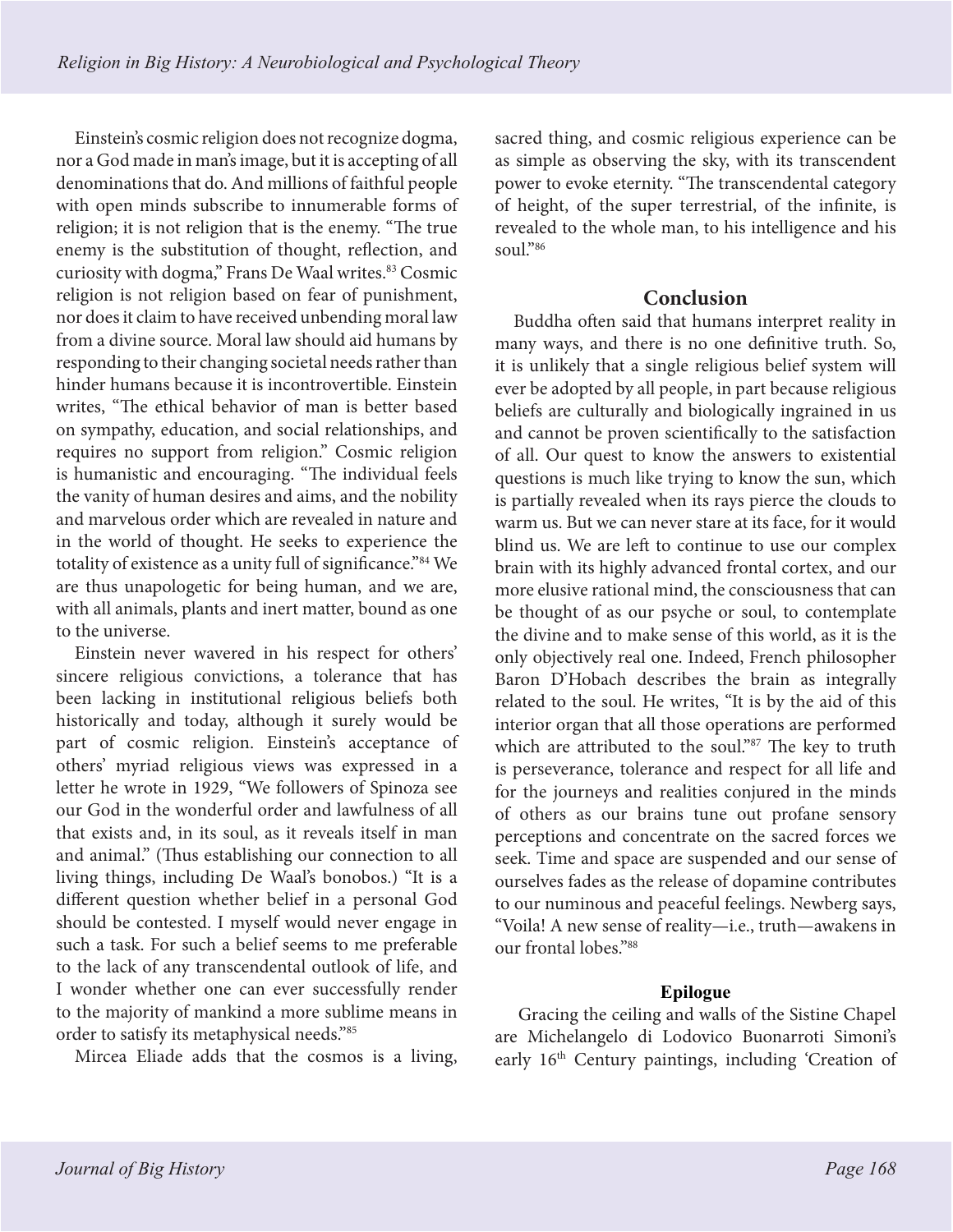<span id="page-14-0"></span>Adam,' 'The Separation of Light from Darkness,' and 'Last Judgment,' all poignant frescoes portraying an anthropomorphized God. Michelangelo, once a devout Catholic, turned to spiritualism later in life, costing him his pension when Pope Paul IV accused him of blasphemy for suggesting in the 'Last Judgment' that one's direct path to God need not involve institutional religion. Michelangelo's hidden message in the other paintings may have inspired something Spinoza wrote more than a century later: "For both reason and the beliefs of the prophets and Apostles evidently proclaim that God's eternal word and covenant and true religion are divinely inscribed upon the hearts of men, that is, *upon the human mind*."<sup>[89](#page-17-0)</sup> Thus, intelligent inquiry, made possible by the brain, is the true path to one's God or gods. Centuries before neurobiologist Andrew Newberg tells us that God and religion reside in the brain, and noted psychologists tell us how they are a function of the mind, Michelangelo shows us. In 'Creation of Adam,' God, surrounded by humans, is encased in an anatomically accurate human brain, and in 'The Separation of Light from Darkness,' one can see in God's throat a perfect replica of the human spinal cord and brain stem, with intact frontal lobes, the cerebrum, the basilar artery, the pituitary gland and the optic chiasm, $90$  in what can be explained as a metaphysical colligation of God and our brain.<sup>91</sup> Michelangelo knew.



(4) From Michelangelo's The Separation of Light from Darkness.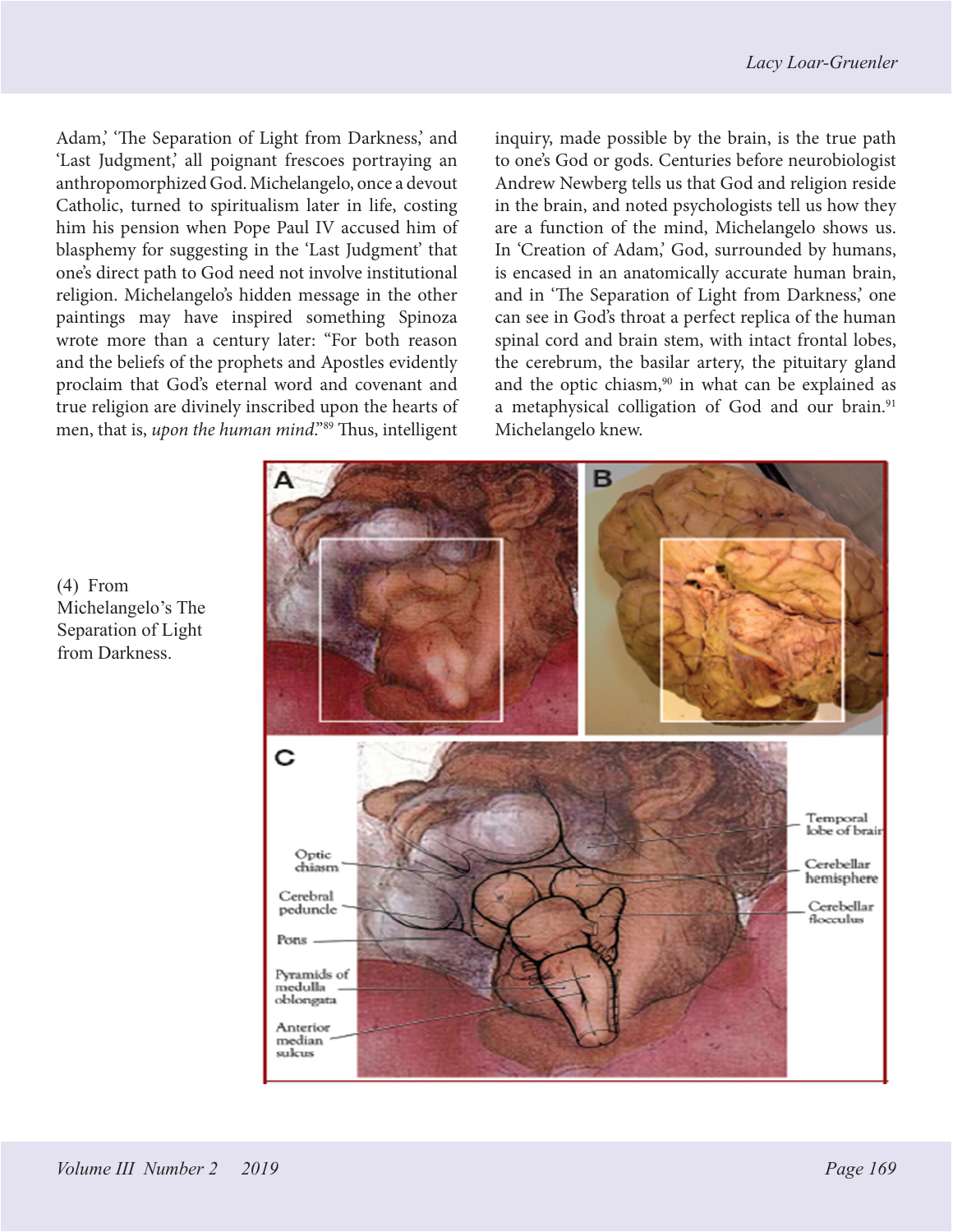### <span id="page-15-0"></span>**Endnotes**

[1](#page-0-0) Edwards, Owen "The Skeletons of Shanidar Cave," in *Smithsonian*, March 2010. Retrieved October 11, 2018 at https:// www.smithsonianmag.com/arts-culture/the-skeletons-ofshanidar-cave-7028477/.

[2](#page-0-0) De Waal, Frans, *The Bonobo and the Atheist*, Norton, New York, p. 56, 2013.

[3](#page-0-0) Newberg, Andrew, *Why God Won't Go Away*, Ballantine, New York, p. 54, 2001.

[4](#page-0-0) Joseph, R. *The Transmitter to God: The Limbic System, the Soul, and Spirituality*, University Press California, San Jose, 2000.

[5](#page-0-0) D'Aquli, E.G.; Laughlin, Jr., C; McManus, J., *The Spectrum of Ritual: A Biogenetic Structural Analysis*, Columbia University Press, New York, 1979.

[6](#page-1-0) Pinker, Steven, *How the Mind Works*, Norton and Co., New York, p. 556, 1997.

[7](#page-1-0) Spier, Fred, *Big History and the Future of Humanity*, John Wiley & Sons, Ltd, Chichester, UK, p. 181, 2015.

[8](#page-1-0) Newberg, Andrew, *Why God Won't Go Away*, Ballantine, New York, p. 19, 2001.

[9](#page-1-0) Walker, Stephen, *Animal Thought*, Routledge & Kegan Paul, London, 1985.

[10](#page-1-0) Ibid Note 7.

[11](#page-1-0) Grassie, William, *The New Sciences of Religion*, Palgrave McMillian, New York, p. 95, 2010.

[12](#page-1-0) Newberg, Andrew, *Why God Won't Go Away*, Ballantine, New York, pgs. 16-17, 2001.

[13](#page-1-0) Laughlin, Jr., C; McManus, J.; and d'Aquli, E.G., *Brain, Symbol, and Experience*, Columbia University Press, New York, 1992.

[14](#page-1-0) Pinker, Steven, *How the Mind Works*, Norton and Co., New York, p. 21, 1997.

[15](#page-2-0) Grassie, William, *The New Sciences of Religion*, Palgrave McMillan, New York, p. 19, 2010.

[16](#page-2-0) Tilllich, Paul, *Systematic Theology*, Volume 3, University of Chicago Press, Chicago, p. 248.

[17](#page-2-0) Newberg, Andrew, *Why God Won't Go Away*,

Ballantine, New York, p. 35, 2001.

[18](#page-2-0) Maslow, Abraham, *Religions, Values, and Peak Experiences*, Penguin Books, New York, p. 20, 1970.

[19](#page-2-0) James, William, *The Varieties of Religious Experience*, Collins, Glasgow, p. 141, 1960.

[20](#page-2-0) Peters, Ted, *God in Cosmic History*, Anselm Academic, Winona Minn., p. 58, 2017.

[21](#page-2-0) Margolis, Lynn, Sagan, Dorion, *Microcosmos: Four Billion Years of Microbial Evolution*, Berkeley, University of California Press, pgs. 28-29, 1986.

[22](#page-3-0) Christian, David, Stokes Brown, Cynthia, Benjamin, Craig, Big *History: Between Nothing and Everything*, McGraw-Hill, New York, pgs. 85-87, 2014.

[23](#page-3-0) Lorenz, Konrad, *On Aggression*, Methuen, London, pgs. 219-221, 1966.

[24](#page-3-0) De Waal, Frans, *The Bonobo and the Atheist*, Norton, New York, pgs. 80-81, 2013.

[25](#page-4-0) Freud, Sigmund, *Totem and Taboo*, Random House, New York, pgs. 183-189, 1946.

[26](#page-4-0) Boehm, Christopher, *Hierarchy in the Forest*, Harvard University Press, Cambridge MA, 1999.

[27](#page-4-0) Peters, Ted, *God in Cosmic History*, Anselm Academic, Winona Minn., pgs. 174-178, 2017.

[28](#page-4-0) Ibid

[29](#page-4-0) Bellah, Robert, *Religion in Human Evolution*, Belknap Press of Harvard University Press, Cambridge, pgs. 244-245, 2011

[30](#page-4-0) Watsford, the Rev. John, "Wesleyan Missionary Notices," extract of a letter dated October 6th, 1846, Sept. 1847 edition.

[31](#page-4-0) Newberg, M.D., Andrew, *Why We Believe What We Believe*, Free Press, New York, p. 133, 2006.

[32](#page-5-0) Boehm, Christopher, *Moral Origins*, Basic Books, pgs. 194-195, 101, New York, 2012.

[33](#page-5-0) Maslow, Abraham, *Religions, Values, and Peak-Experiences,* Penguin, New York, pgs. xiii-xiv, 1970.

[34](#page-5-0) Hrdy, Sarah, *Mothers and Others: The Evolutionary Origins of Mutual Understanding*, Belknap Press, Cambridge, 2009.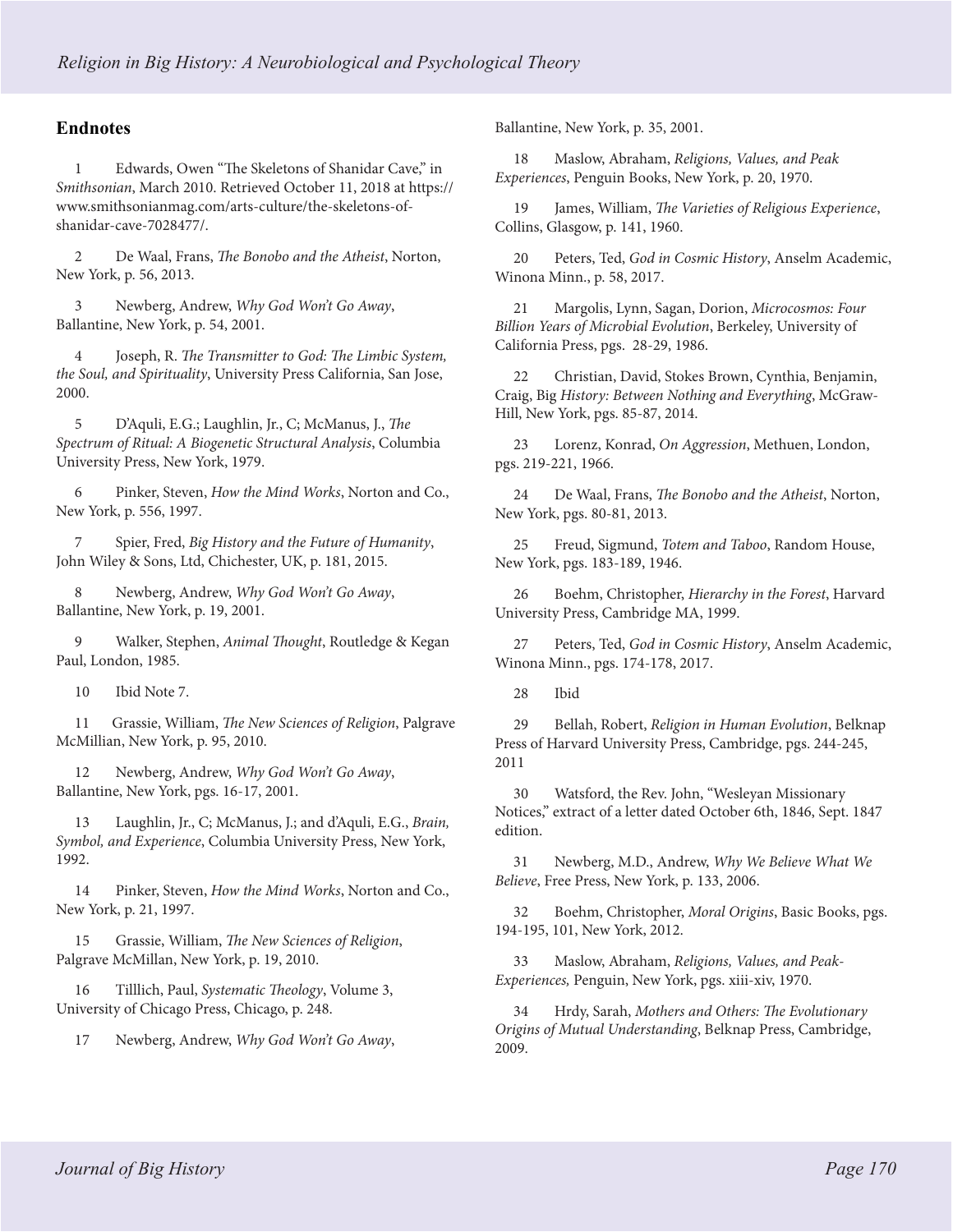<span id="page-16-0"></span>[35](#page-5-0) Darwin, Charles, *The Descent of Man*, Princeton University Press, Princeton, NJ, pgs. 71-72, 1982 (1871).

[36](#page-5-0) Boehm, Christopher, "Evolution and Ethics: Human Morality" in *Biological and Religious Perspective,* Clayton, P. and Schloss, J., Eds., Eerdmans, New York, 2004.

[37](#page-5-0) Maslow, Abraham, *Future Visions, The Unpublished Papers of Abraham Maslow*, Sage Publications Ltd., London, pgs. 112-113, 1996.

[38](#page-5-0) Grassie, William, *The New Sciences of Religion*, Palgrave McMillan, New York, p. 85, 2010.

[39](#page-5-0) Pinker, Steven, *Enlightenment Now: A Case for Reason, Science, Humanism, and Progress*, Viking Press, New York, pgs. 23-24, 2018.

[40](#page-6-0) Peters, Ted, *God in Cosmic History*, Anselm Academic, Winona Minn., p. 131, 2017.

[41](#page-6-0) Jung, Carl, *The Practice of Psychotherapy*, Routledge, London, p. 364, 1954.

[42](#page-6-0) Nasr, Seyyed, *Religion and the Order of Nature*, Oxford University Press, Oxford, p. 7, 1996.

[43](#page-6-0) Midgley, Mary, *Evolution as a Religion*, Routledge, London, 2002.

[44](#page-6-0) Otto, Rudolph, *The Idea of the Holy*, Oxford University Press, London, 1923, pgs. 12-28.

[45](#page-6-0) Ibid

[46](#page-7-0) Jung, Carl, *Psychology & Religion*, Yale University Press, New Haven, pgs. 4-6, 1938.

[47](#page-7-0) Grassie, William, The New Sciences of Religion, Palgrave McMillan, New York, p. 109, 2010.

[48](#page-7-0) Jung, Carl, Psychology & Religion, Yale University Press, New Haven, pgs. 74-75, 1938.

[49](#page-7-0) Jung, Carl, *Psychological Factors Determining Human Behavior*, Harvard Tercentenary Publications, Cambridge, 1936.

[50](#page-8-0) Freud, Sigmund, *Civilization and Its Discontents*, Norton, New York, pgs. 24-29, 55, 69, 2010.

[51](#page-8-0) Ibid

[52](#page-8-0) Fuller, Andrew R., *Psychology and Religion*, Rowman and Littlefield, London, p. 67, 1994.

[53](#page-8-0) Maslow, Abraham, *Religions, Values, and Peak-*

*Experiences*, Penguin Books, New York, pgs. 18-20, 1970.

[54](#page-8-0) Warmouth, A. "A Note on the Peak Experience as a Personal Myth," in the *Journal of Humanistic Psychology*, V, pgs. 18-21, 1965.

[55](#page-9-0) Newberg, Andrew, *Why God Won't Go Away*, Ballantine, New York, pgs. 58-63, 80-81, 2001.

[56](#page-9-0) Shermer, M., *How We Believe: The Search for God in an Age of Science*, Freeman & Co., 2000.

[57](#page-9-0) D'Aquili, E.G. and Newberg, A.B., *The Mystical Mind: Probing the Biology of Religious Experience*, Fortress Press, 1999.

[58](#page-9-0) Jung, Carl, *The Practice of Psychotherapy*, Routledge, London, p. 364, 1954.

[59](#page-9-0) Jung, Carl, *Psyche and Symbol*, Doubleday, New York, 1958.

[60](#page-9-0) Burns, T., and Laughlin, C.D. "Ritual and Social Power" in *The Spectrum of Ritual*, eds. D'Aquili, Laughlin, and McManus, Columbia University Press, New York, 1979.

[61](#page-9-0) Smith, W.J., "Ritual and the Ethology of Communicating" in *The Spectrum of Ritual*, eds. D'Aquili, Laughlin, and McManus, Columbia University Press, New York, 1979.

[62](#page-10-0) Jung, Carl, *Modern Man in Search of a Soul*, Harcourt, Brace, and World, New York, pgs. 224-225, 1933.

[63](#page-10-0) Teresa of Avila translated by Mirabai Starr, *The Interior Castle*, Riverhead Books, pgs. 21-23 2003.

[64](#page-10-0) Newberg, M.D., Andrew, *Why We Believe What We Believe*, Free Press, New York, pgs. 170-184, 2006.

[65](#page-10-0) Muramoto, Osamu "The Role of the Medial Prefrontal Cortex in Human Religious Activity," in Medical Hypotheses, Vol. 62 pgs. 479-485, 2004.

[66](#page-10-0) Newberg, M.D., Andrew, *Why We Believe What We Believe*, Free Press, New York, pgs. 169-170, 2006.

[67](#page-10-0) Saver, J.L. and Rabin, J. "The Neural Substrates of Religious Experience" in the Journal of Neuropsychiatry and Clinical Neuroscience, Vol. 9, pgs. 498-510, 1997.

[68](#page-10-0) Gray, J.A. "A Critique of Eysenck's Theory of Personality" in *A Model for Personality*, Springer-Verlag, New York, pgs. 246-276, 1981.

[69](#page-11-0) Christian, David; Brown, Cynthia; Benjamin, Craig; *Big History: Between Nothing and Everything,* McGraw-Hill, New